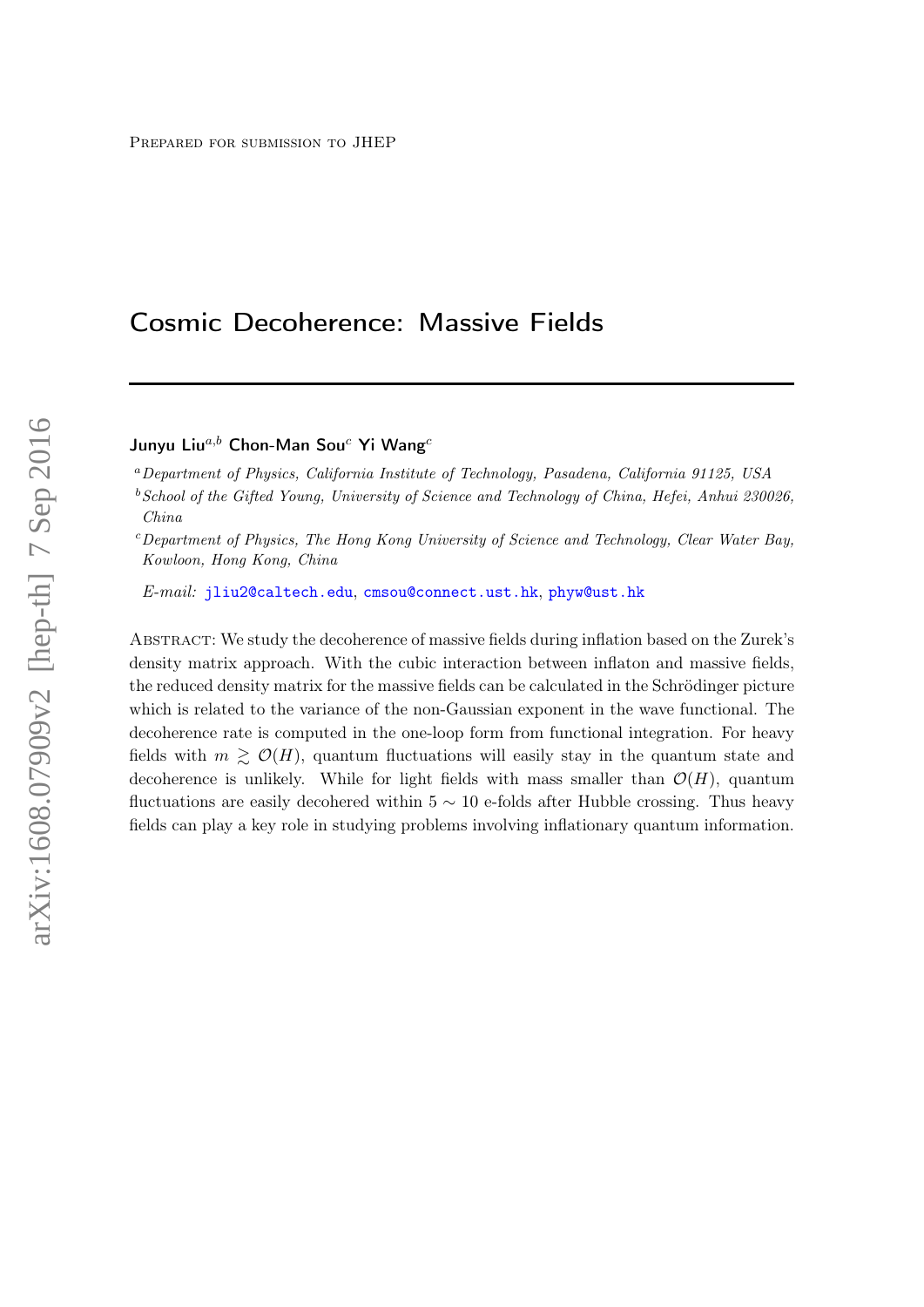# **Contents**

|   | 1 Introduction                                     |                |
|---|----------------------------------------------------|----------------|
|   | 2 Curved spacetime: squeezed state or not?         | 3              |
| 3 | Actual quantum decoherence for general mass        | 7              |
|   | 3.1 Towards a classical universe                   | $\overline{7}$ |
|   | Settings and a generic formalism<br>3.2            | 9              |
|   | Reduced density matrix and decoherence rate<br>3.3 | 13             |
|   | 3.4 One-loop computation                           | 15             |
|   | 4 Conclusion and Outlook                           | <b>20</b>      |
|   | A The effect of boundedness of Hankel functions    | 22             |

# <span id="page-1-0"></span>1 Introduction

The introduction of inflation resolves the horizon and flatness problems in standard big bang cosmology, and its direct consequence is to produce the large-scale cosmological perturbations [\[1](#page-23-0)[–7\]](#page-24-0), leading to the anisotropies of cosmic microwave background (CMB) [\[8–](#page-24-1)[10\]](#page-24-2). These perturbations can be traced back to the modes of quantum fluctuations, which left the horizon and became frozen during inflation and then reentered in radiation-or matterdominated eras, and they seed the structure formations of the universe.

During inflation, the existence of massive fields (dubbed quasi-single field inflation [\[11–](#page-24-3) [19\]](#page-24-4)) has many interesting properties theoretically and observationally. First, the presence of massive fields during inflation produces a "quasi-local" shape of non-Gaussianities. Moreover, scale-dependent massive fields can also generate particles during inflation [\[20\]](#page-24-5), producing the cosmological collider physics signal through multi-correlation functions of primordial perturbations [\[21](#page-24-6)[–23\]](#page-24-7), distinguishing different cosmological models by the quantum primordial standard clock effects [\[24](#page-24-8)[–26\]](#page-24-9).

Recently, there is a growing interest in studying the quantum information contained in the cosmological perturbations [\[27–](#page-24-10)[31\]](#page-24-11). For this purpose, it is important to make sure that decoherence has not happened, so that the quantum fluctuations have not become classical. Then we need to answer a question, is massive field in the early universe in the quantum state, or it is decohered by the interaction with curvature perturbation? In this paper, we will address in detail the decoherence problem of massive field during inflation.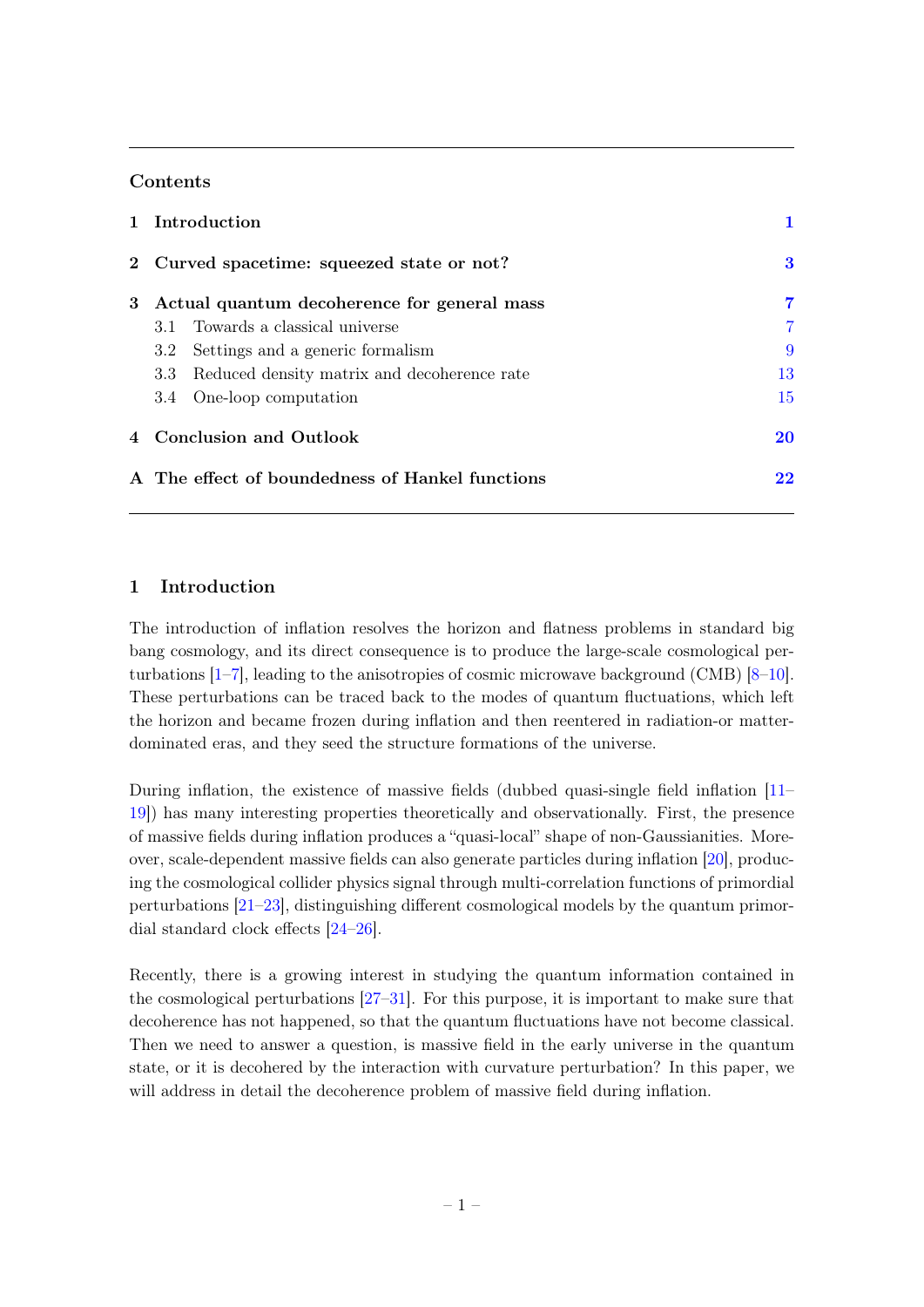For curvature perturbation of inflaton, it is believed that wave modes of quantum fluctuations will be frozen as classical perturbation soon after the Hubble exit and be successfully decohered. Previous research on the decoherence of cosmological perturbations investigated several aspects: (i) The squeezing behavior of the quantum state at late time caused by a large particle occupation number and a large squeezed parameter (that can be called squeezed state) [\[7,](#page-24-0) [32](#page-24-12)[–34\]](#page-24-13), makes the non-commutativity between field operator and its conjugate momentum vulnerable, and therefore the statistical behavior is closed to a classical distribution. This argument suggests that classicality can emerge easily in inflationary scenario, but actual decoherence does not really appear in this framework because the essential interactions have not been considered yet, and thus it is called decoherence without decoherence. (ii) The Markovian approximation [\[35–](#page-24-14)[39\]](#page-25-0), in which the evolution of density matrix is governed by the master equation with Lindblad operator  $[40]$ , estimates the decoherence caused by interactions between system and environment. One noteworthy thing is that stochastic inflation with noise and drift may appear due to interactions [\[38,](#page-25-2) [39\]](#page-25-0), and particularly the interaction with massive field may produce colored noise which affects CMB anisotropy [\[41\]](#page-25-3). This kind of methods assumes the correlation time between environment and system is much shorter than the interaction time-scale, but practically one has to consider specific type of interactions in cosmological problems instead of a generic study. (iii) Decoherence with actual interactions, including interaction with isocurvature perturbations [\[42\]](#page-25-4), cubic interaction with vacuum [\[43\]](#page-25-5) and thermal bath [\[44\]](#page-25-6) respectively, and gravitational nonlinearities [\[45\]](#page-25-7). The last method corresponds to the original understanding of quantum decoherence by celebrated series of works of Zurek [\[46–](#page-25-8)[51\]](#page-25-9) without further approximations. In this approach, one splits system and environment, considers their entanglement and interaction during the quantum evolution, and traces out the environment to get a reduced density matrix with decreasing contribution of off-diagonal terms which labels quantum decoherence. In this work, we will mainly use this method to investigate the massive field decoherence by choosing nontrivial interaction between inflaton and a massive field and choosing inflaton as the environment while the massive field as the system.

In this paper, we will investigate in detail on the decoherence of massive fields during inflation. With the decoherence formalism by Zurek, we obtain that the decoherence rate changes with conformal time, the wave number, the coupling constant of interaction and the mass of massive field. Assuming proper coupling range related to current observations [\[52,](#page-25-10) [53\]](#page-25-11), we find that for mass smaller than  $\mathcal{O}(H)$ , quantum fields are easily decohered within 5  $\sim$  10 e-folds after crossing horizon. However, for mass larger than  $\mathcal{O}(H)$ , and especially for very massive field  $m \gg \mathcal{O}(H)$ , quantum fluctuations are very hard to be decohered and they are expected to stay in the quantum state during inflation.

This paper is organized as follows. In Section [2,](#page-3-0) we extend the discussion on "decoherence without decoherence" to massive fields. Namely we compute the one-mode occupation number for massive fields. In Section [3,](#page-7-0) we focus on the actual decoherence of massive fields by the reduced density matrix approach. Firstly, we will review the theoretical construction of quantum decoherence following Zurek. Secondly, a generic formalism of quantum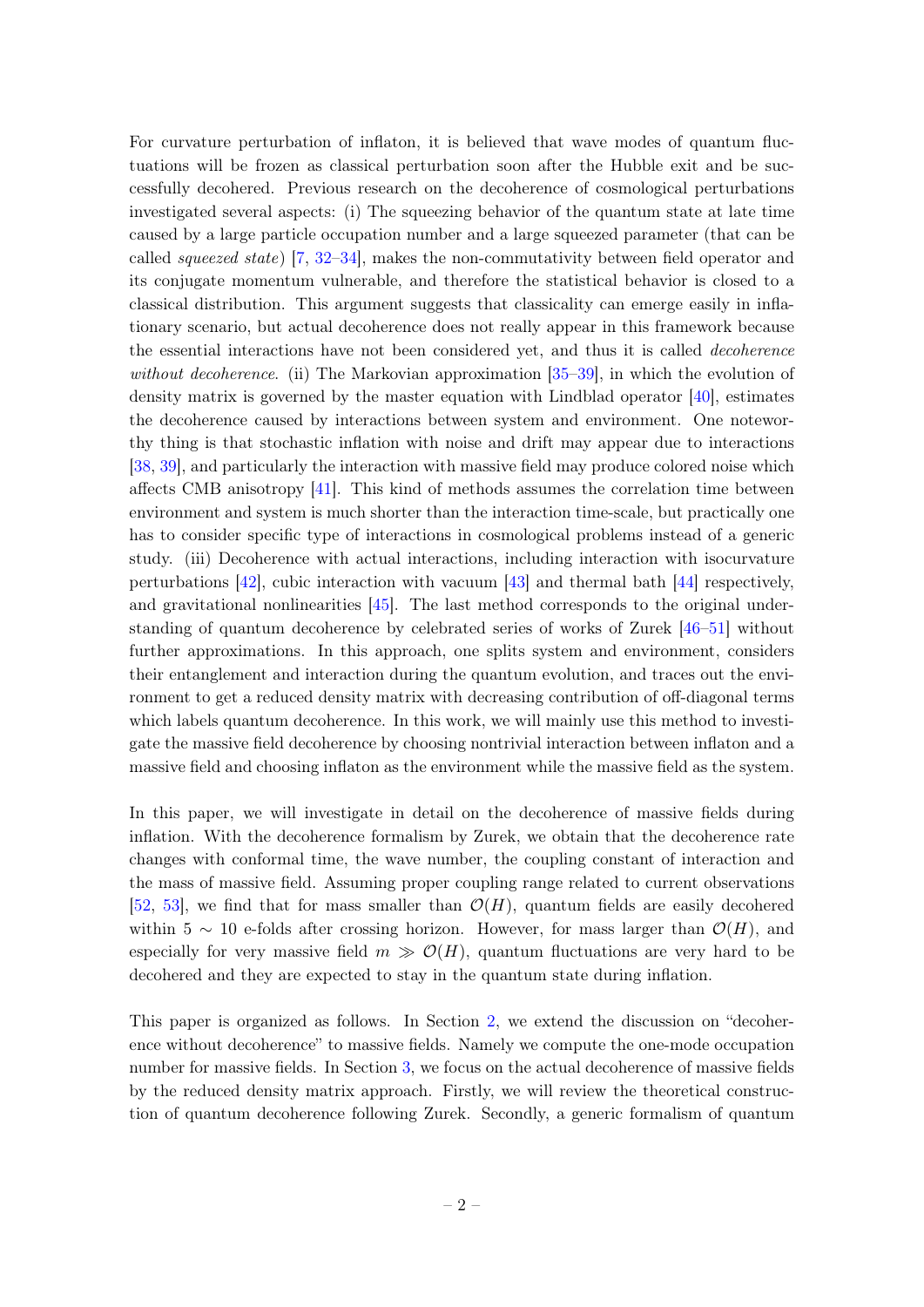evolution considering system and environment is introduced based on the previous study [\[45\]](#page-25-7). Thirdly, the reduced density matrix is computed and through functional integration, we give the one-loop representation of decoherence rate. Then, we evaluate the loop integration both analytically and numerically, and the likelihood of cosmic decoherence with different masses are shown quantitatively. We conclude in Section [4.](#page-20-0) In this paper, we set the reduced Planck mass  $M_{\rm pl} = 1$ .

#### <span id="page-3-0"></span>2 Curved spacetime: squeezed state or not?

For inflationary cosmology with a massless curvature mode only, the well-know cosmic decoherence theory predicts a strongly squeezed state near the Hubble crossing. This squeezed state is produced by the strongly curved spacetime geometry, which causes the dynamical mixing of canonical fields and their conjugate momenta, and the modification of the creation annihilation operators by a time-dependent Bogolubov transformation. As a result, the one-mode occupation number  $n_k$  diverges in de Sitter spacetime. This phenomena causes a largely enhanced possibility of actual quantum decoherence in the understanding of Zurek [\[46](#page-25-8)[–51\]](#page-25-9). Namely, a large occupation number means a system which is approximately classical, something like Schrödinger's cat instead of a fundamental particle theory system with low particle numbers. A large occupation number is related to a squeezed parameter [\[33,](#page-24-15) [34,](#page-24-13) [54,](#page-25-12) [55\]](#page-25-13),  $r_k$ , as

$$
n_k = \sinh^2(r_k) \tag{2.1}
$$

where the delta function has been factored out. Large  $n_k$  or large  $r_k$  implies the semiclassicality of the system, with a large number of particles and a strongly suppressed commutation relation. This gives a squeezed phase space [\[55\]](#page-25-13) (that is why it is called squeezed).

This phenomena is known as decoherence without decoherence and has been discussed in a series of studies (eg. [\[33,](#page-24-15) [34,](#page-24-13) [36,](#page-24-16) [54,](#page-25-12) [56\]](#page-25-14)). Decoherence without decoherence is strongly connected to the actual decoherence by some mathematical and physical arguments both in cosmology and quantum lab condition. This connection can be seen from the positivity of Wigner function with the full density matrix, where the time for a positive Wigner function (as a feature for a nearly classical state) is approximately the time for actual deco-herence because of a large possibility to be quickly decohered as a squeezed state [\[35,](#page-24-14) [57,](#page-25-15) [58\]](#page-25-16).

In this section, we will introduce the one-mode occupation number in the context for general mass. Unlike the massless case, a massive field in de Sitter behaves differently in the context of decoherence without decoherence. From this analysis, one can get the physical intuition to determine in which situation decoherence takes place (having in mind that interaction delays the actual decoherence time, as we shall see in later sections). Part of this computation is achieved by some previous works [\[54,](#page-25-12) [56\]](#page-25-14).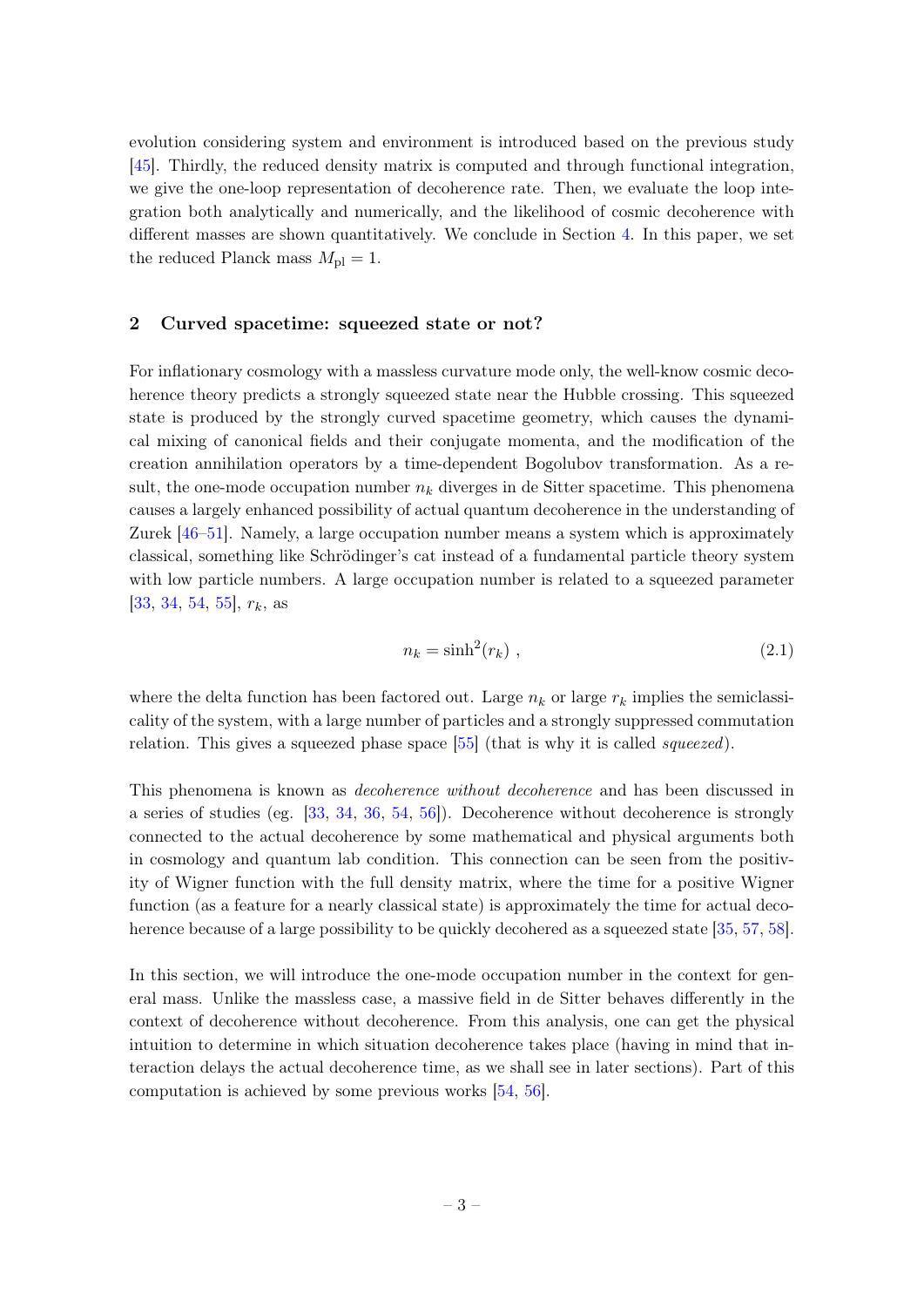Let us consider the Lagrangian for a massive field in de Sitter space,

$$
\mathcal{L}_{\sigma} = \sqrt{-g} \left( -\frac{1}{2} \partial^{\mu} \sigma \partial_{\mu} \sigma - \frac{1}{2} m^{2} \sigma^{2} \right) , \qquad (2.2)
$$

the time-dependent quantum solution for the mode function is given by

$$
\sigma(\tau, \mathbf{x}) = \int \frac{d^3 \mathbf{k}}{(2\pi)^3} e^{i\mathbf{k} \cdot \mathbf{x}} (\varsigma_k(\tau) a_{\mathbf{k}}(\tau_i) + \varsigma_k^*(\tau) a_{-\mathbf{k}}^\dagger(\tau_i)), \qquad (2.3)
$$

where

$$
\varsigma_k(\tau) = ie^{\frac{\pi i}{4} + \frac{\pi i \nu}{2}} \frac{\sqrt{\pi}}{2} H(-\tau)^{3/2} H_{\nu}^{(1)}(-k\tau) , \qquad (2.4)
$$

and  $\nu = \sqrt{\frac{9}{4} - \frac{m^2}{H^2}}$  (note that the index  $\nu$  can be a pure imaginary number if m is larger than  $\frac{3H}{2}$ ). We denote  $\tau$  is the conformal time from  $-\infty$  to 0, and  $\tau_0$  for a specific initial time of inflation. If we define a new field variable  $y = a\sigma$ , the new field

$$
y(\tau, \mathbf{x}) = \int \frac{d^3 \mathbf{k}}{(2\pi)^3} e^{i\mathbf{k} \cdot \mathbf{x}} (z_k(\tau) a_{\mathbf{k}}(\tau_0) + z_k^*(\tau) a_{-\mathbf{k}}^\dagger(\tau_0)) , \qquad (2.5)
$$

with

$$
z_k(\tau) = ie^{\frac{\pi i}{4} + \frac{\pi i \nu}{2}} \frac{\sqrt{\pi}}{2} (-\tau)^{1/2} H_{\nu}^{(1)}(-k\tau) , \qquad (2.6)
$$

corresponds to ordinary quantized scalar field in the flat space quantum field theory. In the subhorizon limit, the mode function has a consistent behavior with the flat space case, namely the Bunch-Davis vacuum

$$
z_k(\tau \to \tau_0) = \frac{1}{\sqrt{2k}} e^{-ik\tau} . \tag{2.7}
$$

One can also write down the Lagrangian in terms of field  $y$ 

$$
\mathcal{L}_{\sigma} = \frac{1}{2} a \dot{y}^2 - \frac{1}{2a} \partial_i y \partial_i y + \frac{1}{2} (\frac{\dot{a}^2}{a} - m^2 a) y^2 - \dot{a} \dot{y} y , \qquad (2.8)
$$

and also, the Hamiltonian

$$
\mathcal{H}_{\sigma} = \frac{\dot{a}}{a} \Pi y + \frac{1}{2} \frac{\Pi^2}{a} + \frac{1}{2a} \partial_i y \partial_i y + \frac{a}{2} m^2 y^2 , \qquad (2.9)
$$

with the Lengendre transformation

<span id="page-4-0"></span>
$$
\Pi = y' - \frac{a'}{a}y \tag{2.10}
$$

where primes mean the derivative for the conformal time coordinate. Thus, for the following one-mode field and its conjugate

$$
y_{\mathbf{k}}(\tau) = z_k(\tau) a_{\mathbf{k}}(\tau_0) + z_k^*(\tau) a_{-\mathbf{k}}^\dagger(\tau_0) ,
$$
  
\n
$$
\Pi_{\mathbf{k}}(\tau) = \left( z_k'(\tau) - \frac{a'}{a} z_k(\tau) \right) a_{\mathbf{k}}(\tau_0) + \left( z_k'^*(\tau) - \frac{a'}{a} z_k^*(\tau) \right) a_{-\mathbf{k}}^\dagger(\tau_0) ,
$$
\n(2.11)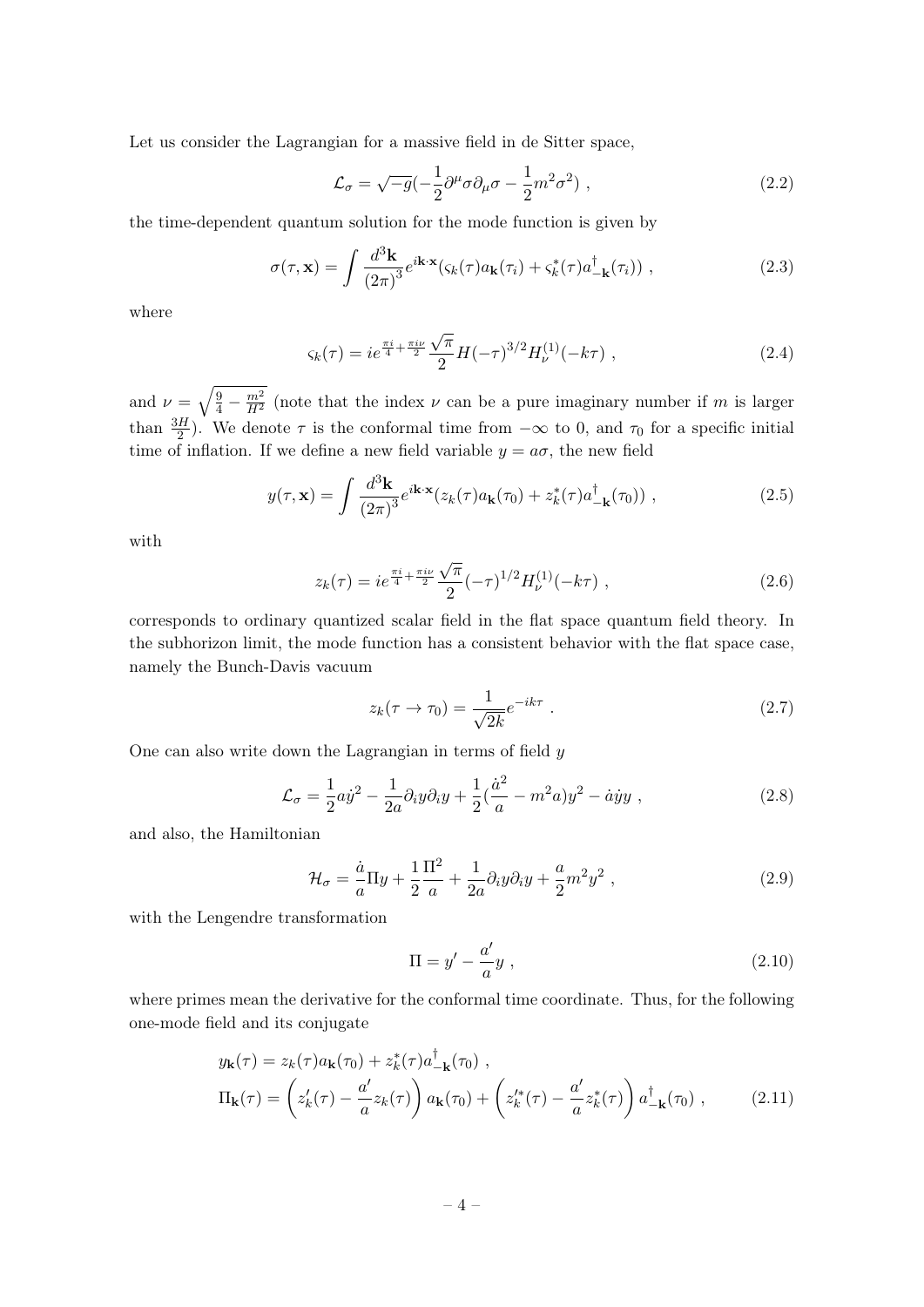the time-dependent creation annihilation operators in the Heisenberg picture will be given by

$$
a_{\mathbf{k}}(\tau) = \frac{1}{\sqrt{2}} \left( \sqrt{|\omega_k(\tau)|} y_{\mathbf{k}}(\tau) + \frac{i}{\sqrt{|\omega_k(\tau)|}} \Pi_{\mathbf{k}}(\tau) \right),
$$
  

$$
a_{-\mathbf{k}}^{\dagger}(\tau) = \frac{1}{\sqrt{2}} \left( \sqrt{|\omega_k(\tau)|} y_{\mathbf{k}}(\tau) - \frac{i}{\sqrt{|\omega_k(\tau)|}} \Pi_{\mathbf{k}}(\tau) \right),
$$
 (2.12)

where the frequency is given as

$$
\omega_k(\tau) = \sqrt{m^2 a^2 + k^2 - \frac{a''}{a}} = k \sqrt{\frac{1}{k^2 \tau^2} \left(\frac{1}{4} - \nu^2\right) + 1} \,. \tag{2.13}
$$

This is essentially the Bogolubov transformation. Thus the one-mode occupation number (factored out the delta function) is given by

$$
n_k(\tau) = \frac{1}{2} \left| \sqrt{|\omega_k(\tau)|} z_k(\tau) - \frac{i}{\sqrt{|\omega_k(\tau)|}} \left( z'_k(\tau) - \frac{a'}{a} z_k(\tau) \right) \right|^2
$$
  

$$
= \frac{1}{2} \left( |\omega_k(\tau)| z_k(\tau) z_k^*(\tau) + \frac{1}{|\omega_k(\tau)|} |z'_k(\tau) - \frac{a'}{a} |^2 + 2 \operatorname{Im} z_k^*(\tau) \left( z'_k(\tau) - \frac{a'}{a} \right) \right).
$$
\n(2.14)

It's difficult to see the behavior of occupation number as functions of  $-k\tau$  and m from Hankel functions directly. Thus we are going to use the Taylor expansion to show its behavior around  $k\tau \to 0^-$  with the expansion formula of Hankel functions. Different leading order scalings with real, imaginary cases of  $\nu$ , and different regions below or above the conformal mass  $\nu^2 = \frac{1}{4}$  will cause totally different situations of  $n_k(\tau)$ , namely

• For  $0 < \nu < \frac{1}{2}$ , or  $\sqrt{2}H < m < \frac{3}{2}H$ , we obtain

<span id="page-5-0"></span>
$$
n_k(\tau) = \frac{2^{-3+2\nu}(5-6\nu)\Gamma^2(\nu)}{\pi\sqrt{1-4\nu^2}}(-k\tau)^{-2\nu},
$$
\n(2.15)

thus a larger mass will cause a smaller occupation number in this region, namely harder to decohere.

• For  $\nu = \frac{1}{2}$  $\frac{1}{2}$ , namely  $m =$ √  $2H$  for the conformal mass, we obtain

$$
n_k(\tau) = \frac{1}{4} (-k\tau)^{-2} . \tag{2.16}
$$

The reason is given as follows. Although in the conformal mass the mode function is the same as the flat spacetime. However, the conjugate field momentum is still modified by de Sitter space. The gravitational contribution in the momentum (Equa-tion [\(2.10\)](#page-4-0)) gives the modification term  $\frac{a'}{a}$  $\frac{a'}{a}z_k$  in Equation [\(2.14\)](#page-5-0). Although the first two terms in the first line of Equation [\(2.14\)](#page-5-0) cancel each other, the  $\frac{a'}{a}$  $\frac{a'}{a}z_k$  term gives a contribution  $\frac{1}{2} \left| \frac{i}{\sqrt{2}} \right|$ k  $a'$  $\left. \frac{a'}{a} z_k(\tau) \right|$ <br>  $\left. \frac{a}{b} \right|$  $\frac{2}{4} = \frac{1}{4}$  $\frac{1}{4}(-k\tau)^{-2}$ . Thus, in de Sitter the scalar field with conformal mass is still in the squeezed state near exiting the horizon.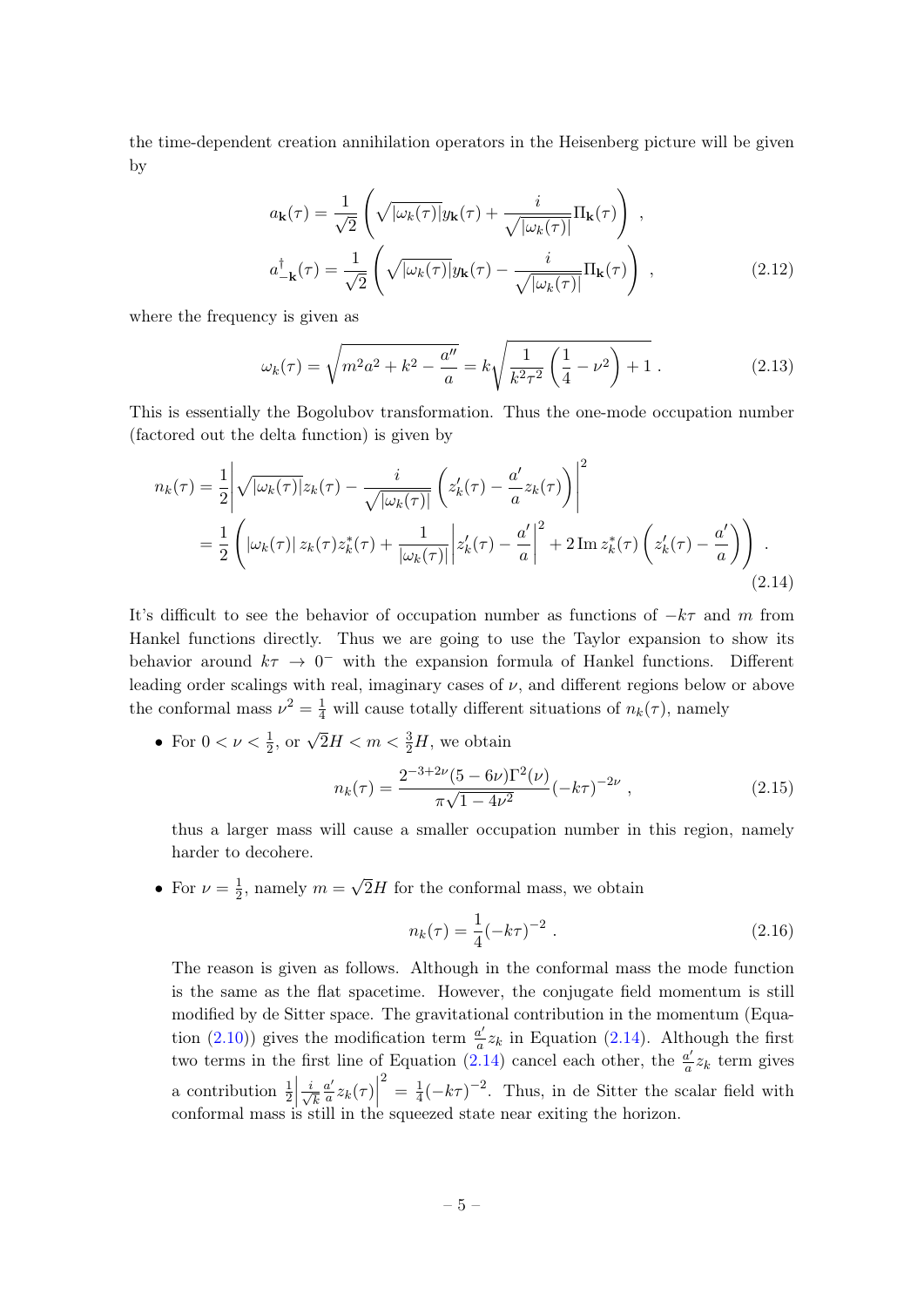• For  $\frac{1}{2} < \nu \leq \frac{3}{2}$  $\frac{3}{2}$ , or  $0 \leq m < \sqrt{2}H$ , we obtain

$$
n_k(\tau) = \frac{2^{-2+2\nu}(2 - 3\nu + 2\nu^2)\Gamma^2(\nu)}{\pi\sqrt{4\nu^2 - 1}} (-k\tau)^{-2\nu} . \tag{2.17}
$$

Thus we know that the occupation number for conformal and non-conformal case is not continuous because the dependence comes to another branch in different regions of  $\nu$ .

• For  $\nu = 0$ , or  $m = \frac{3}{2}H$ , we obtain

$$
n_k(\tau) = \frac{5 \log^2(-k\tau)}{2\pi} \ . \tag{2.18}
$$

In this critical damping case we get a logarithmic divergence which is still a squeezed state.

• For  $\nu \in i\mathbb{R}^+$ , or  $m > \frac{3}{2}H$ , defining  $\nu = iv$  with  $v > 0$ , we have

$$
n_k(\tau) = \frac{(5+4v^2)\coth(\pi v)}{4v\sqrt{1+4v^2}} - \frac{1}{2} + \frac{1}{4\pi\sqrt{1+4v^2}} \operatorname{Re}\left[2^{-2iv}(5+6iv)\Gamma^2(-iv)(-k\tau)^{2iv}\right].
$$
\n(2.19)

This result shows a vibrating feature for very massive field in de Sitter space. There is no divergence near dS boundary  $k\tau \to 0^+$ . In fact, the result is vibrating but bounded by

$$
n_k(\tau) \le \vartheta(v) = \frac{(5+4v^2)\coth(\pi v)}{4v\sqrt{1+4v^2}} - \frac{1}{2} + \frac{\left|\Gamma^2(iv)\right|\sqrt{25+36v}}{4\pi\sqrt{1+4v^2}}.
$$
 (2.20)

One can plot the bounded function as the following Fig. [1.](#page-7-2) One can see that the bounded function approaches zero. Quantitatively, we have the large mass expansion

$$
\vartheta(v) \sim \frac{9}{16v^2} \coth[\pi v] \sim \frac{9}{16v^2} . \tag{2.21}
$$

So the vibration amplitude of occupation number will decrease with the increasing mass.

To summarize for the one-mode occupation number for different mass in de Sitter space, now we can successfully distinguish whether a given scalar field will occupy a squeezed state in de Sitter space, which is given as follows,

• Squeezed state  $(0 \le m \le \frac{3}{2}H)$ :

In this mass region the quantum fields will occupy a divergent occupation number near the Hubble crossing, in which a process called decoherence without decoherence will happen and gives a large possibility to achieve the actual decohere. Generally, the divergent scale will be  $(-k\tau)^{-2\nu}$  where  $\nu = \sqrt{\frac{9}{4} - \frac{m^2}{H^2}}$ . The only two exceptions will be the conformal mass  $m = \sqrt{2}H$  or  $\nu = \frac{1}{2}$  $\frac{1}{2}$  (which suddenly skips different branches of the dependence and gives a divergence scaling  $(-k\tau)^{-2}$  and the critical damping mass  $m = \frac{3}{2}H$  or  $\nu = 0$  (which will gives a logarithmic divergence  $\log(-k\tau)$ ).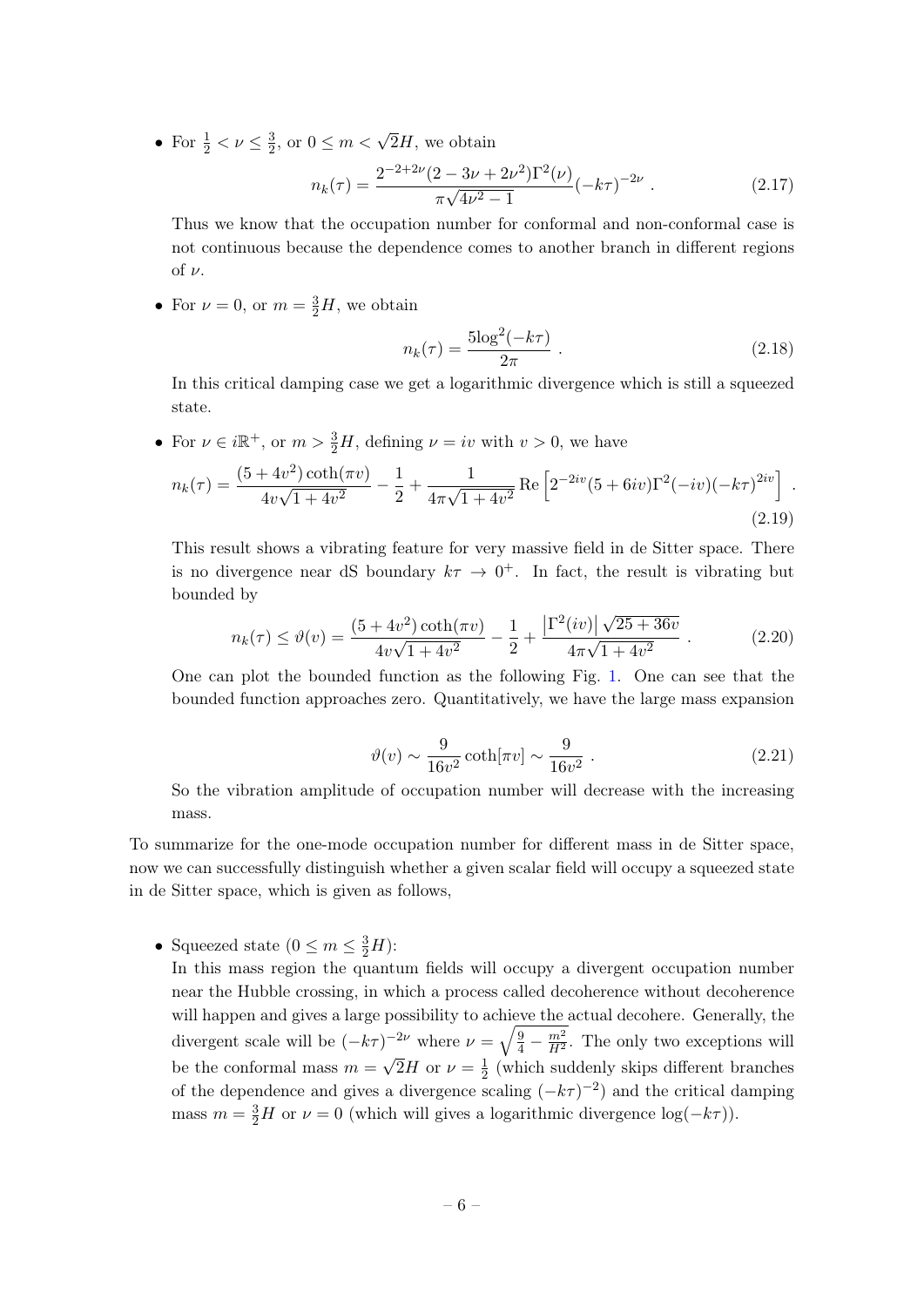

<span id="page-7-2"></span>**Figure 1.** The function  $\vartheta(v)$  as the maximal  $n_k(\tau)$ . We use the logarithmic scaling for the function  $\vartheta(v)$ .

• Non-squeezed state or quantum state  $(m > \frac{3}{2}H)$ : In this mass region the quantum fields will never occupy the infinity particle number during inflation. Near the Hubble crossing epoch quantum fields will vibrate very fast as  $\sin(\log(-k\tau))$ . However, this vibration will be suppressed by  $(\text{Im}[\nu])^{-2}$ , thus the particle number will be smaller for a larger mass, and harder to decohere. Also, for a super massive field  $m \approx M_{\text{pl}} = 1$  and even larger, the particle number will easily fall to zero.

### <span id="page-7-0"></span>3 Actual quantum decoherence for general mass

#### <span id="page-7-1"></span>3.1 Towards a classical universe

After introducing decoherence without decoherence, we give a short introduction on the quantum decoherence following Zurek [\[46–](#page-25-8)[51\]](#page-25-9).

In Schrödinger picture, a system is described by an evolving quantum state that can be expressed by various superpositions with different bases. For clearly showing the probability interpretation of a quantum state, a pure state can define a density matrix with basis

<span id="page-7-3"></span>
$$
|\psi\rangle = \sum_{i} \Psi_{i} |b_{i}\rangle \Rightarrow \rho = |\psi\rangle\langle\psi| = \sum_{i} \left| \Psi_{i} \right|^{2} |b_{i}\rangle\langle b_{i}| + \sum_{i \neq j} \Psi_{i} \Psi_{j}^{*} |b_{i}\rangle\langle b_{j}|.
$$
 (3.1)

The diagonal terms are interpreted as probability density, and the off-diagonal terms are ascribed to the quantum coherence of state. Such a quantity includes the statistical prop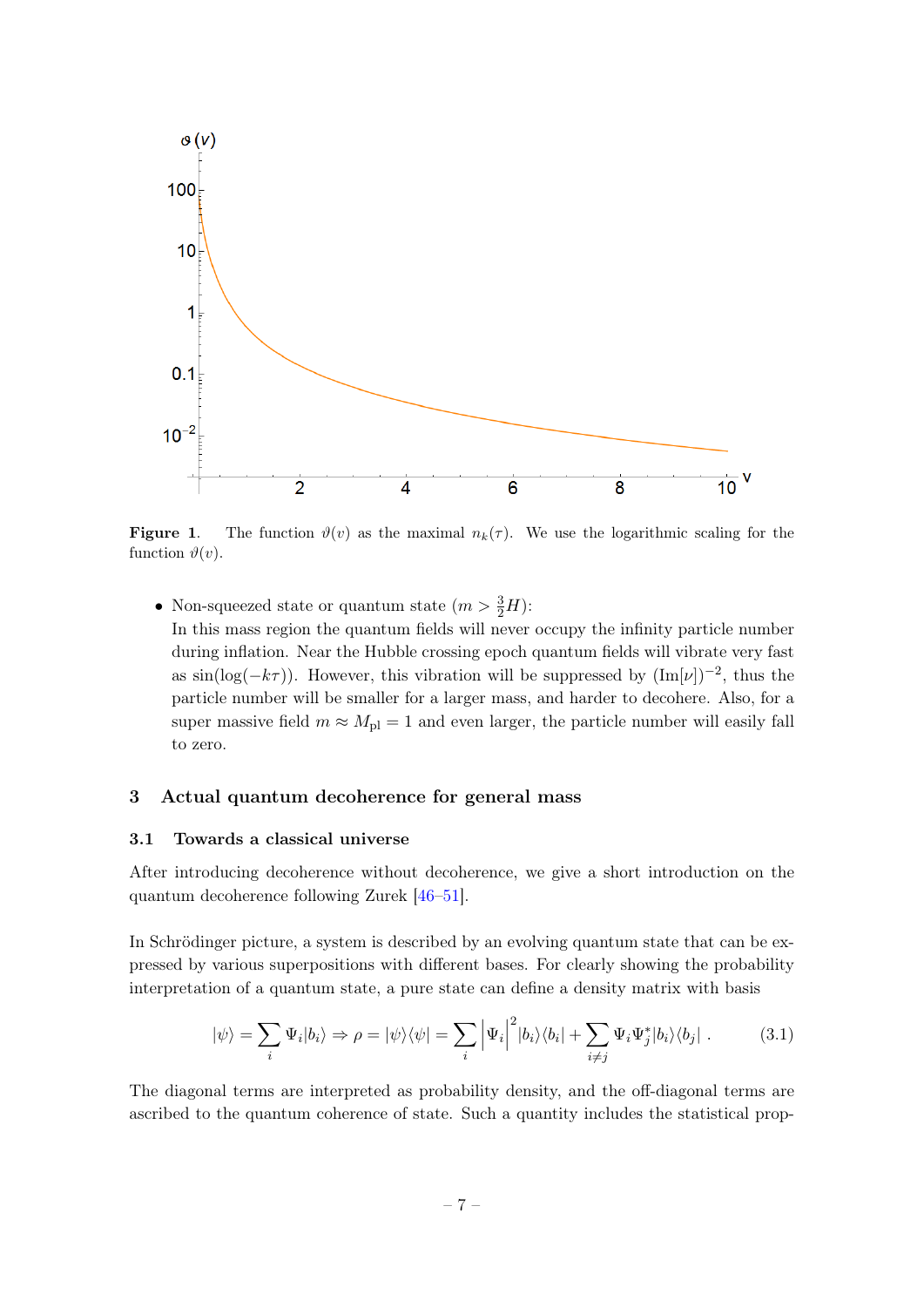erties needed for describing the system. On the other hand, the interaction with environment, which is defined by the part outside the system, can select untouched, preferred pointer states to form a particular basis after time evolution, according to the theory of environment-induced superselection (Einselection) [\[46,](#page-25-8) [47,](#page-25-17) [50,](#page-25-18) [51\]](#page-25-9),

$$
|\psi\rangle|\mathcal{E}\rangle \to \sum_{i} \tilde{\Psi}_{i}|a_{i}\rangle|\mathcal{E}_{i}\rangle \quad , \quad \langle \mathcal{E}_{i}|\mathcal{E}_{j}\rangle \approx \delta_{ij} . \tag{3.2}
$$

The nearly orthogonality are attributed to the numerous degrees of freedom of environment, and this condition is essential for quantum decoherence process. The composite of system and environment forms a Hilbert space via tensor product of two sub-Hilbert spaces,

<span id="page-8-0"></span>
$$
\mathcal{H}_{\mathcal{T}} = \mathcal{H}_{\mathcal{S}} \otimes \mathcal{H}_{\mathcal{E}} . \tag{3.3}
$$

Physically, all the observations of system are only related to the knowledge acquired from the system instead of the whole composite. Mathematically, the expectation values of such observations depend on the density matrix after tracing out the environment,

$$
\langle \mathcal{O}_{\mathcal{S}} \otimes I_{\mathcal{E}} \rangle = \text{Tr}_{\mathcal{S}} \Big( \text{Tr}_{\mathcal{E}}(\rho) \mathcal{O}_{\mathcal{S}} \Big) . \tag{3.4}
$$

The operator  $\rho_R = \text{Tr}_{\mathcal{E}}(\rho)$  is called the reduced density matrix, and clearly it records the statistical properties including probability and quantum coherence, as shown in Equation [\(3.1\)](#page-7-3). With the process of Einselection and orthogonality of environment states shown in Equation [\(3.2\)](#page-8-0), the reduced density matrix is diagonalized,

$$
\rho_R = \sum_i \left| \tilde{\Psi}_i \right|^2 |a_i\rangle\langle a_i| \tag{3.5}
$$

The matrix with such a form defines a mixed state in which possible configurations have classical probabilities  $p_i =$  $\tilde{\Psi}_i$ 2 , and the expectation values of observations are expressed by ensemble average,

$$
\langle \mathcal{O}_{\mathcal{S}} \rangle = \sum_{i} p_i \langle a_i | \mathcal{O}_{\mathcal{S}} | a_i \rangle . \tag{3.6}
$$

Comparing with Equation [\(3.1\)](#page-7-3), the terms with quantum coherence disappear, and the reduced density matrix only records classical statistics. Such phenomenon can also be understood as loss of the information that is quantified by the increased entropy of the mixed state [\[51\]](#page-25-9),

$$
S_{\text{mixed}} = -\text{Tr}_{\mathcal{S}}\left(\rho_R \log \rho_R\right) > S_{\text{pure}} = 0 \tag{3.7}
$$

leading to quantum decoherence of system states. Overall, the decoherence is characterized by the vanish off-diagonal terms in the reduced density matrix with the basis formed by pointer states. Regarding the pointer states of quantum fluctuations during inflation, previous research had argued that the environment distinguishes the field-amplitude basis [\[34,](#page-24-13) [35\]](#page-24-14), and thus it is proper to analyze the wave functional of the whole composite of the massive field and the inflaton. With the field-amplitude representation, the trace of density matrix is given by functional integration with respect to inflaton, and thus the reduced density matrix can be calculated if the wave functional is obtained.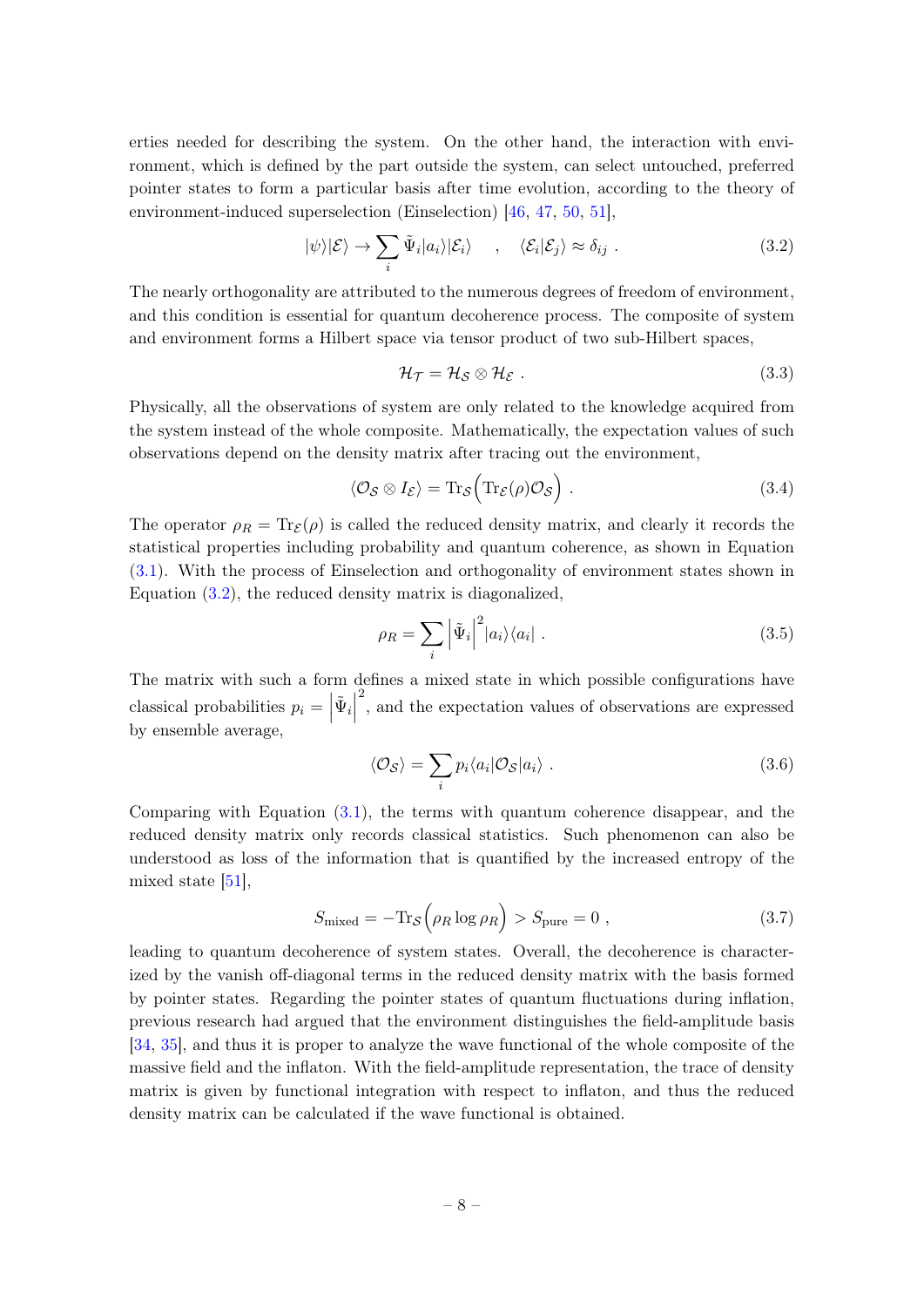## <span id="page-9-0"></span>3.2 Settings and a generic formalism

We consider the theory including a (nearly) massless inflaton  $\varphi$  and a massive field  $\sigma$ during the course of inflation. The interaction which renders the inflaton field to decohere the massive field is a dimension-five operator.

$$
\mathcal{L}_{\text{int}} = -g a \sigma (\partial_i \varphi) (\partial_i \varphi) = -\frac{a}{2} \frac{\sigma (\partial_i \varphi) (\partial_i \varphi)}{\Lambda} , \qquad (3.8)
$$

This kind of interaction appears in the effective field theory (EFT) of multi-field inflation, and the observations constrain the cutoff scale to satisfy  $\Lambda > \mathcal{O}(10^{-3} \sim 1)M_{\rm pl} = \mathcal{O}(10^{-3} \sim 1)$ 1)  $[53]$ . In  $[45]$ , the coupling constant (for inflaton) is

$$
g_{\rm GR} = \frac{(\epsilon + \eta)}{4\sqrt{2\epsilon}M_{\rm pl}} < \frac{1}{\Lambda},\qquad(3.9)
$$

which is comparable to the case of EFT, hence we choose this to be the coupling constant. Therefore, the interaction is assumed to be small. With this interaction, we can study the evolution of density matrix in the inflationary background. It is useful to calculate the interaction Hamiltonian,

$$
H_{int} = g \int d^3 \mathbf{x} \ a(\tau) \sigma(\partial_i \varphi)(\partial_i \varphi)
$$
  
\n
$$
= -g \int d^3 \mathbf{x} \int \frac{d^3 \mathbf{k}}{(2\pi)^3} \frac{d^3 \mathbf{k}'}{(2\pi)^3} \frac{d^3 \mathbf{q}}{(2\pi)^3} e^{i(\mathbf{k} + \mathbf{k}' + \mathbf{q}) \cdot \mathbf{x}} a(\tau) \varphi_{\mathbf{k}} \varphi_{\mathbf{k}'} \sigma_{\mathbf{q}}(\mathbf{k} \cdot \mathbf{k}')
$$
  
\n
$$
= \int_{\mathbf{k}, \mathbf{k}', \mathbf{q}} \varphi_{\mathbf{k}} \varphi_{\mathbf{k}'} \sigma_{\mathbf{q}} \tilde{\mathcal{H}}_{\mathbf{k}, \mathbf{k}', \mathbf{q}}^{int}(\tau) ,
$$
\n(3.10)

where

$$
\tilde{\mathcal{H}}_{\mathbf{k},\mathbf{k}',\mathbf{q}}^{(\mathrm{int})}(\tau) = \frac{g}{2H\tau} (q^2 - k^2 - k'^2) ,\qquad (3.11)
$$

is calculated with Fourier transform and governs the interaction in momentum space. The integration symbol means

<span id="page-9-1"></span>
$$
\int_{\mathbf{k},\mathbf{k}',\mathbf{q}} = \int \frac{d^3\mathbf{k}}{(2\pi)^3} \frac{d^3\mathbf{k}'}{(2\pi)^3} \frac{d^3\mathbf{q}}{(2\pi)^3} (2\pi)^3 \delta^3(\mathbf{k} + \mathbf{k}' + \mathbf{q}) . \tag{3.12}
$$

The quantum state, which involves both two quantum field, evolves with the sum of free and interaction Hamiltonians,

$$
H = H_0 + H_{int}
$$
  
=  $\frac{1}{2} \int \frac{d^3 \mathbf{k}}{(2\pi)^3} \left\{ \frac{\pi_{\mathbf{k}}^{(\varphi)} \pi_{-\mathbf{k}}^{(\varphi)}}{a(\tau)^3} + a(\tau) k^2 \varphi_{\mathbf{k}} \varphi_{-\mathbf{k}} + \frac{\pi_{\mathbf{k}}^{(\sigma)} \pi_{-\mathbf{k}}^{(\sigma)}}{a(\tau)^3} + \left[ a(\tau) k^2 + a(\tau)^3 m^2 \right] \sigma_{\mathbf{k}} \sigma_{-\mathbf{k}} \right\}$   
+  $\int_{\mathbf{k}, \mathbf{k}', \mathbf{q}} \varphi_{\mathbf{k}} \varphi_{\mathbf{k}'} \sigma_{\mathbf{q}} \tilde{\mathcal{H}}_{\mathbf{k}, \mathbf{k}', \mathbf{q}}^{(int)}(\tau) .$  (3.13)

The interaction part produces the non-Gaussianities to the total wave functional that leads to vanish off-diagonal terms of reduced density matrix. Without using the ansatz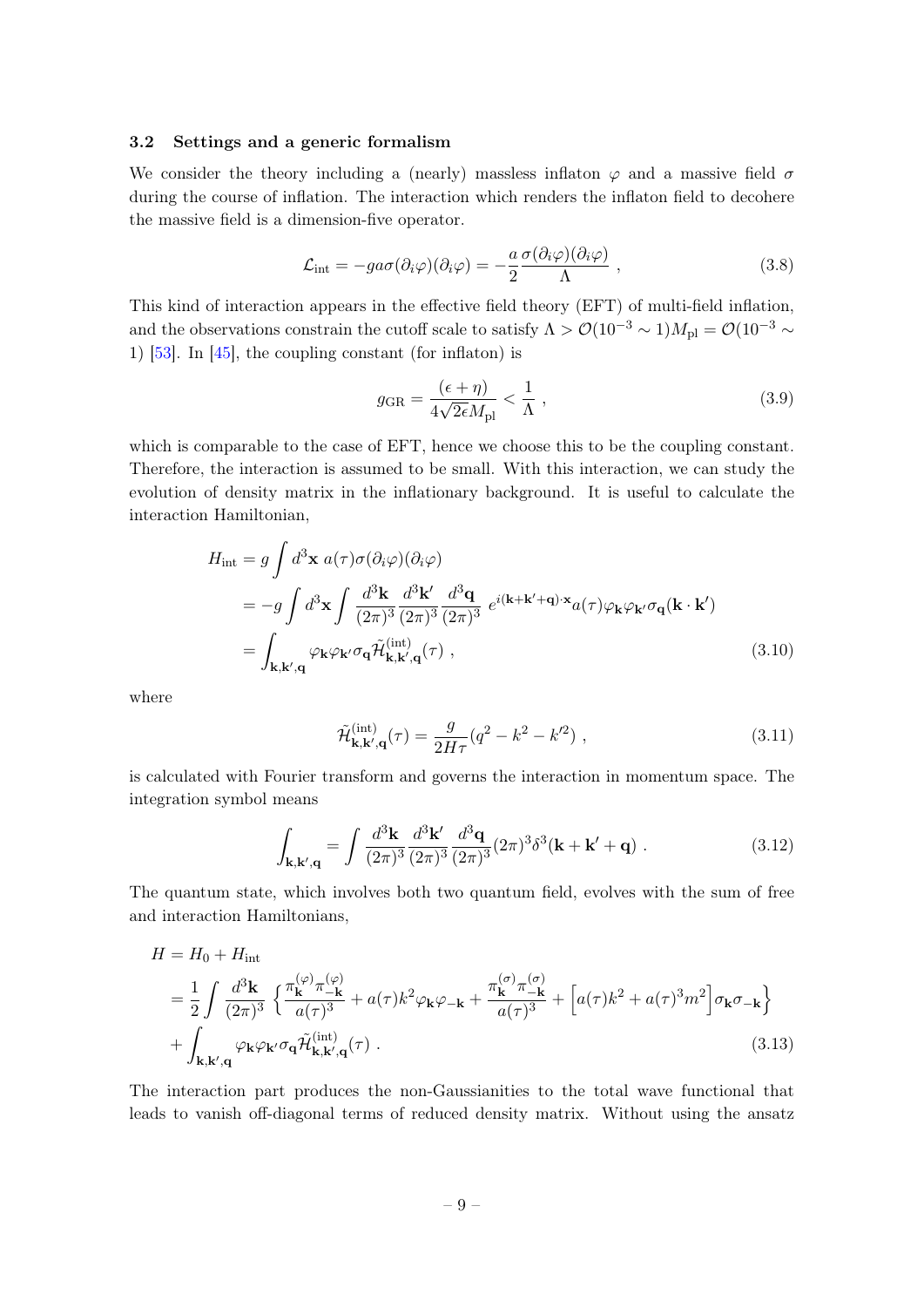$\Psi[\varphi,\sigma] = \Psi_{\mathbf{G}}^{(\varphi)}[\varphi]\Psi_{\mathbf{G}}^{(\sigma)}[\sigma]\Psi_{\mathbf{NG}}[\varphi,\sigma]$  in [\[45\]](#page-25-7), we calculate time-evolution operators to find the non-Gaussian part of wave functional. Firstly, we define operator

$$
G(\tau) = U(\tau, \tau_0)U_0^{-1}(\tau, \tau_0) , \qquad (3.14)
$$

where U and  $U_0$  are ordinary unitary operators defined in QFT, and  $\tau_0$  is initial conformal time. Thus, the operator G transforms the state in free field theory to interaction theory. With the Schrödinger equations of free and interaction theories, the differential equation for  $G(\tau)$  is obtained as

$$
\begin{cases}\ni \frac{\partial |\psi_{\rm G}\rangle}{\partial t} = H_0[\varphi(\tau_0), \sigma(\tau_0), \tau] |\psi_{\rm G}\rangle \\
i \frac{\partial |\psi\rangle}{\partial t} = H[\varphi(\tau_0), \sigma(\tau_0), \tau] |\psi\rangle \\
\Rightarrow \frac{\partial G}{\partial \tau} = -ia(\tau) \Big\{ [H[\varphi(\tau_0), \sigma(\tau_0), \tau], G] + GH_{\rm int}[\varphi(\tau_0), \sigma(\tau_0), \tau] \Big\} ,\n\end{cases} (3.15)
$$

where  $|\psi_{\rm G}\rangle$  and  $|\psi\rangle$  are the quantum states in free field and interaction theories respectively. The initial state at  $\tau_0$  is assumed to be equal,

<span id="page-10-0"></span>
$$
|\psi(\tau_0)\rangle = |\psi_{\rm G}(\tau_0)\rangle \tag{3.16}
$$

and thus they satisfy

<span id="page-10-1"></span>
$$
|\psi(\tau)\rangle = G(\tau)|\psi_G(\tau)\rangle . \tag{3.17}
$$

It is noticeable that the field arguments inside the Hamiltonians are the fields at initial time that are different from those in Heisenberg and interaction pictures. With the result from interaction picture, the solution of  $G(\tau)$  is easily found,

$$
G(\tau) = U(\tau, \tau_0) \Big( U_0^{-1}(\tau, \tau_0) U(\tau, \tau_0) \Big) U^{-1}(\tau, \tau_0)
$$
  
=  $\mathbb{T} \exp \Big( -i \int_{\tau_0}^{\tau} d\tau' \ a(\tau') U(\tau, \tau') H_{\rm int}[\varphi(\tau_0), \sigma(\tau_0), \tau'] U^{-1}(\tau, \tau') \Big) ,$  (3.18)

where  $\mathbb T$  is the time-ordered operator. It is easy to verify that such an expression satisfies Equation [\(3.15\)](#page-10-0). The general form of this time-ordered exponential is difficult to calculate. But with the assumption that interaction is weak enough, the result is simply related to leading terms. On the other hand, the Gaussian state to which  $G(\tau)$  operates can be solved exactly, and its wave functional is given by the product of two independent Gaussian wave packets [\[38\]](#page-25-2),

$$
\Psi_{\mathcal{G}}[\varphi,\sigma] = \Psi_{\mathcal{G}}^{(\varphi)}[\varphi]\Psi_{\mathcal{G}}^{(\sigma)}[\sigma] = \mathcal{N}(\tau)\exp\left[-\int \frac{d^3\mathbf{k}}{(2\pi)^3} \Big(\varphi_{\mathbf{k}}\varphi_{-\mathbf{k}}A_{\varphi} + \sigma_{\mathbf{k}}\sigma_{-\mathbf{k}}A_{\sigma}\Big)\right],\tag{3.19}
$$

where the factor inside the exponent can be calculated with the Schrödinger equation,

$$
A_{\varphi}(k,\tau) = -\frac{i}{(H\tau)^2} \frac{u'_k(\tau)}{u_k(\tau)} , \quad A_{\sigma}(k,\tau) = -\frac{i}{(H\tau)^2} \frac{w'_k(\tau)}{w_k(\tau)} ,
$$
 (3.20)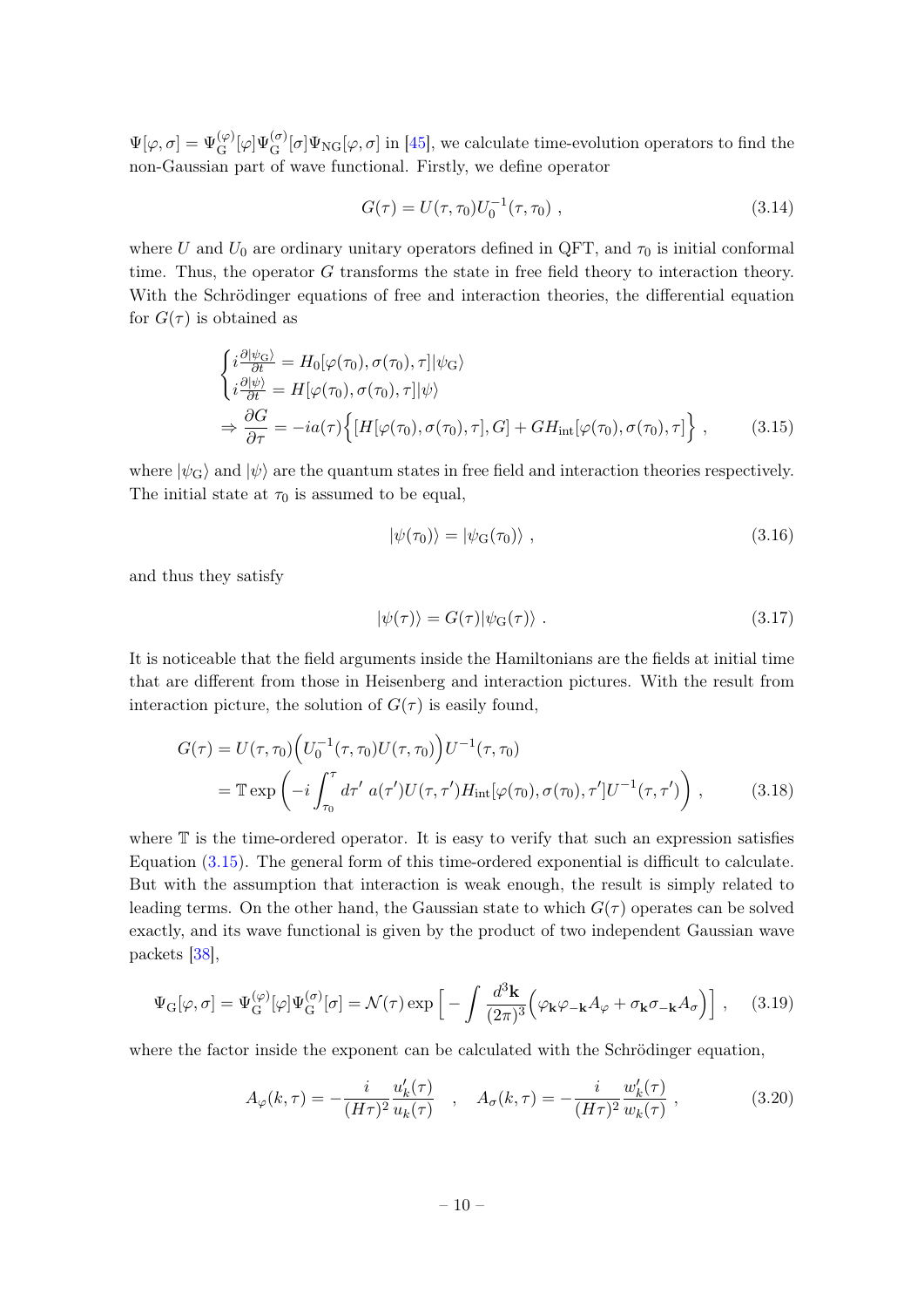and the (reduced) mode functions are written to be consistent with the conventions of [\[38,](#page-25-2) [45\]](#page-25-7),

$$
u_k(\tau) \propto (-k\tau)^{\frac{3}{2}} H_{\frac{3}{2}}^{(2)}(-k\tau) \quad , \quad w_q(\tau) \propto (-q\tau)^{\frac{3}{2}} H_{\nu}^{(2)}(-q\tau) \; . \tag{3.21}
$$

The mode function  $u_k$  represents the quantum fluctuation solution for the massless inflaton with a Hankel index  $\frac{3}{2}$ , while the mode function  $w_q$  represents the solution for massive field with a generic Hankel index  $\nu = \sqrt{\frac{9}{4} - \frac{m^2}{H^2}}$ . For inflaton, the Hankel function can be reduced explicitly into trianglar functions, and the late-time expansion of  $A_{\varphi}(k, \tau)$  is given by

$$
A_{\varphi}(k,\tau) \approx -\frac{ik^2}{H^2\tau} + \frac{k^3}{H^2} + \mathcal{O}(k\tau) ,
$$
 (3.22)

which means that the width approaches to a constant and the phase changes rapidly. With this field-amplitude representation of the Gaussian state, the first order non-Gaussianities generated by  $G(\tau)$  can be calculated. Firstly, we define an operator

$$
\mathcal{K}_{\mathbf{k},\mathbf{k}',\mathbf{q}}(\tau',\tau) = U(\tau,\tau')\varphi_{\mathbf{k}}\varphi_{\mathbf{k}'}\sigma_{\mathbf{q}}U^{-1}(\tau,\tau') = U^{-1}(\tau',\tau)\varphi_{\mathbf{k}}\varphi_{\mathbf{k}'}\sigma_{\mathbf{q}}U(\tau',\tau) ,\qquad(3.23)
$$

which represents the first order term of  $G(\tau)$  operating to momentum conserving modes  $\mathbf{k}, \mathbf{k}', \mathbf{q}$ , and it satisfies the initial condition

$$
\mathcal{K}_{\mathbf{k},\mathbf{k}',\mathbf{q}}(\tau,\tau) = \varphi_{\mathbf{k}}\varphi_{\mathbf{k}'}\sigma_{\mathbf{q}}\ .
$$
 (3.24)

Also, this operator can be regarded as a Green's function to connect the state at time  $\tau$  to intermediate time  $\tau'$ . For showing the dependence of this quantity on  $\tau'$ , it is suitable to find its differential equation

$$
\frac{\partial \mathcal{K}_{\mathbf{k},\mathbf{k}',\mathbf{q}}(\tau',\tau)}{\partial \tau'} = ia(\tau)U^{-1}(\tau',\tau)[H_0[\varphi(\tau_0),\sigma(\tau_0),\tau'],\varphi_{\mathbf{k}}\varphi_{\mathbf{k}'}\sigma_{\mathbf{q}}]U(\tau',\tau) . \tag{3.25}
$$

With Equation [\(3.13\)](#page-9-1) and canonical commutation relation, we can work out the commutator in Equation [\(3.25\)](#page-11-0) after some algebras,

$$
[H_0[\varphi(\tau_0), \sigma(\tau_0), \tau'], \varphi_{\mathbf{k}}\varphi_{\mathbf{k}'}\sigma_{\mathbf{q}}] = -if(\tau') \left( \pi_{-\mathbf{k}}^{(\varphi)}\varphi_{\mathbf{k}'}\sigma_{\mathbf{q}} + \varphi_{\mathbf{k}}\pi_{-\mathbf{k}'}^{(\varphi)}\sigma_{\mathbf{q}} + \varphi_{\mathbf{k}}\varphi_{\mathbf{k}'}\pi_{-\mathbf{q}}^{(\sigma)} \right) , \quad (3.26)
$$

where

<span id="page-11-0"></span>
$$
f(\tau') = \frac{1}{a(\tau')^3} \ . \tag{3.27}
$$

The Gaussian state  $|\psi_{\rm G}(\tau)\rangle$  does not depend on the intermediate time, and thus the intermediate time derivative of the Green's function operating on Gaussian wave functional (source) can be evaluated as

$$
\frac{\partial \langle \varphi, \sigma | \mathcal{K}_{\mathbf{k},\mathbf{k}',\mathbf{q}}(\tau',\tau) | \psi_{\mathbf{G}}(\tau) \rangle}{\partial \tau'}
$$
\n
$$
= ia(\tau')f(\tau') \Big( A_{\varphi}(k,\tau') + A_{\varphi}(k',\tau') + A_{\sigma}(q,\tau') \Big) \langle \varphi, \sigma | \mathcal{K}_{\mathbf{k},\mathbf{k}',\mathbf{q}}(\tau',\tau) | \psi_{\mathbf{G}}(\tau) \rangle , \qquad (3.28)
$$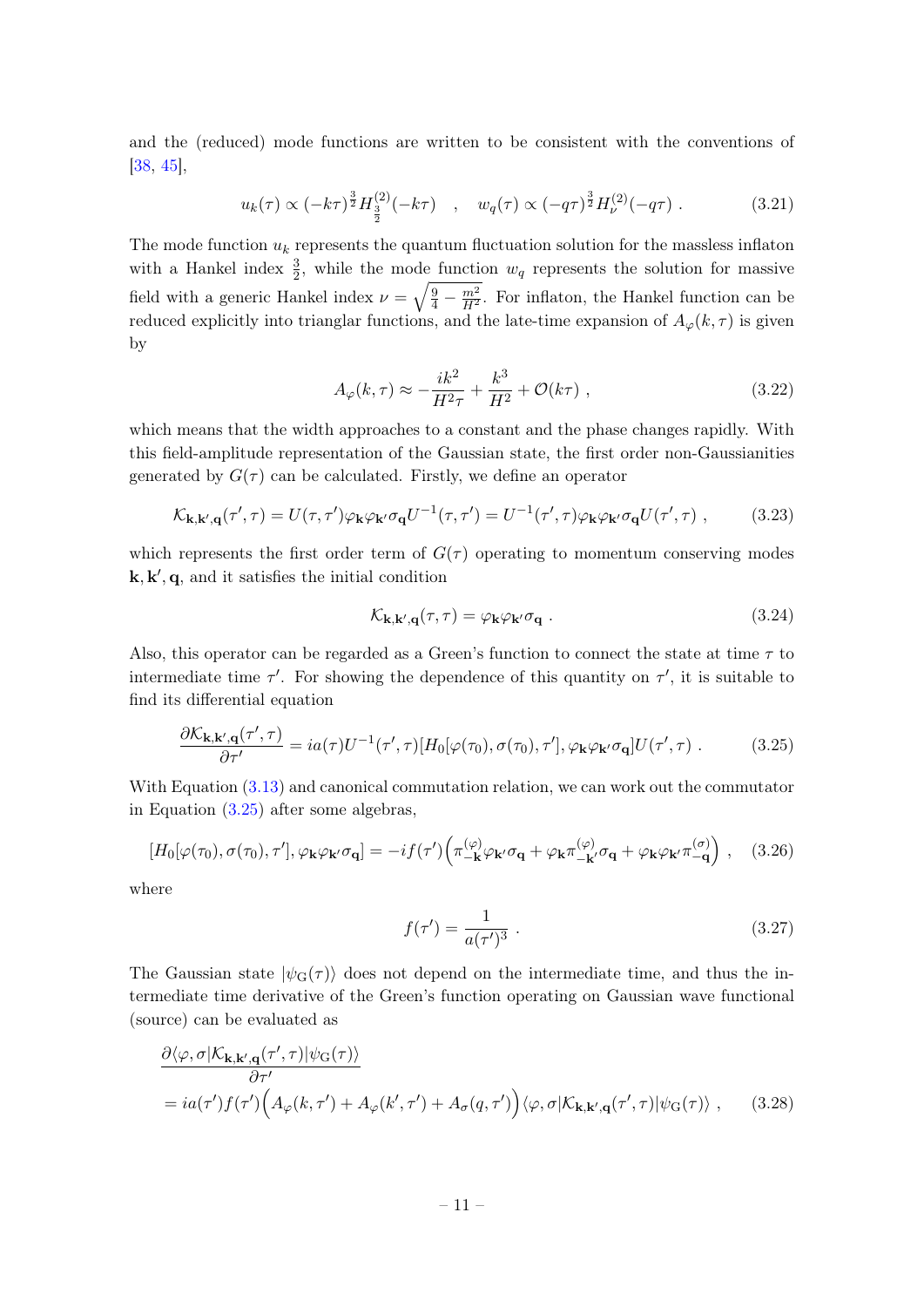With the initial condition of  $\mathcal{K}_{\mathbf{k},\mathbf{k}',\mathbf{q}}(\tau',\tau)$ , the c-number functional  $\langle \varphi, \sigma | \mathcal{K}_{\mathbf{k},\mathbf{k}',\mathbf{q}}(\tau',\tau) | \psi_G(\tau) \rangle$ can be solved, and it is expressed in exponential form

<span id="page-12-2"></span>
$$
\langle \varphi, \sigma | \mathcal{K}_{\mathbf{k}, \mathbf{k}', \mathbf{q}}(\tau', \tau) | \psi_G(\tau) \rangle = \exp(i\alpha(\tau', \tau)) \, \varphi_{\mathbf{k}} \varphi_{\mathbf{k}'} \sigma_{\mathbf{q}} \langle \varphi, \sigma | \psi_G(\tau) \rangle \;, \tag{3.29}
$$

where  $\varphi_{\mathbf{k}}\varphi_{\mathbf{k}'}\sigma_{\mathbf{q}}$  is the eigenvalue of field-amplitude basis, and

$$
\exp(i\alpha(\tau',\tau)) = \exp\left(-i\int_{\tau'}^{\tau} d\tau'' a(\tau'') f(\tau'') \Big(A_{\varphi}(k,\tau'') + A_{\varphi}(k',\tau'') + A_{\sigma}(q,\tau'')\Big)\right). \tag{3.30}
$$

After operating the Green's function on the Gaussian wave functional, extra factor appears. With weak enough coupling, the exponential of this extra factor can approximate the factor generated by  $G(\tau)$  with Equation [\(3.18\)](#page-10-1). Therefore, the total wave functional is the product of the Gaussian part and the non-Gaussian part,

<span id="page-12-1"></span>
$$
\Psi[\varphi,\sigma] = \exp\left(\int_{\mathbf{k},\mathbf{k}',\mathbf{q}} \mathcal{F}_{\mathbf{k},\mathbf{k}',\mathbf{q}}(\tau) \varphi_{\mathbf{k}} \varphi_{\mathbf{k}'} \sigma_{\mathbf{q}}\right) \Psi_{\mathbf{G}}[\varphi,\sigma] ,\qquad (3.31)
$$

where

$$
\mathcal{F}_{\mathbf{k},\mathbf{k}',\mathbf{q}}(\tau) = -i \int_{\tau_0}^{\tau} d\tau' \ a(\tau') \tilde{\mathcal{H}}_{\mathbf{k},\mathbf{k}',\mathbf{q}}^{(\text{int})}(\tau') \times
$$
  
\n
$$
\exp\left(-i \int_{\tau'}^{\tau} d\tau'' a(\tau'') f(\tau'') \Big( A_{\varphi}(k,\tau'') + A_{\varphi}(k',\tau'') + A_{\sigma}(q,\tau'') \Big) \right) . \tag{3.32}
$$

The integrand consists of a scale factor, interaction in momentum space and a factor generated by the Green function which does not depend on coupling strength. With the exact solution given by free field theory, the factor generated by the Green's function has explicit form that is the ratio of the product of three mode functions at intermediate time  $\tau'$  to final conformal time  $\tau$ ,

$$
\exp\left(-i\int_{\tau'}^{\tau} d\tau'' a(\tau'') f(\tau'') \left(A_{\varphi}(k, \tau'') + A_{\varphi}(k', \tau'') + A_{\sigma}(q, \tau'')\right)\right)
$$

$$
= \exp\left(\int_{\tau}^{\tau'} d\tau'' \frac{\partial\left(\log(u_k(\tau'')u_{k'}(\tau'')w_q(\tau''))\right)}{\partial \tau''}\right) = \frac{u_k(\tau')u_{k'}(\tau')w_q(\tau')}{u_k(\tau)u_{k'}(\tau)w_q(\tau)}.
$$
(3.33)

Combining the interaction and these mode functions, the exponent for non-Gaussian part of wave functional can be expressed by an integral

<span id="page-12-0"></span>
$$
\mathcal{F}_{\mathbf{k},\mathbf{k}',\mathbf{q}}(\tau) = \frac{ig(q^2 - k^2 - k'^2)}{2H^2} \frac{\int_{\tau_0}^{\tau} d\tau'(-\tau')^{\frac{5}{2}} H_{\frac{3}{2}}^{(2)}(-k\tau') H_{\frac{3}{2}}^{(2)}(-k'\tau') H_{\nu}^{(2)}(-q\tau')}{(-\tau)^{\frac{9}{2}} H_{\frac{3}{2}}^{(2)}(-k\tau) H_{\frac{3}{2}}^{(2)}(-k'\tau) H_{\nu}^{(2)}(-q\tau)} \tag{3.34}
$$

Conceptually, the conformal time integral in Equation [\(3.34\)](#page-12-0) should be evaluated after the momentum integral in Equation [\(3.31\)](#page-12-1) because the non-Gaussian part is generated by the time integral of the interaction Hamiltonian, as shown in Equation [\(3.18\)](#page-10-1). We assume that the order of integration is interchangeable at the moment, and the advantage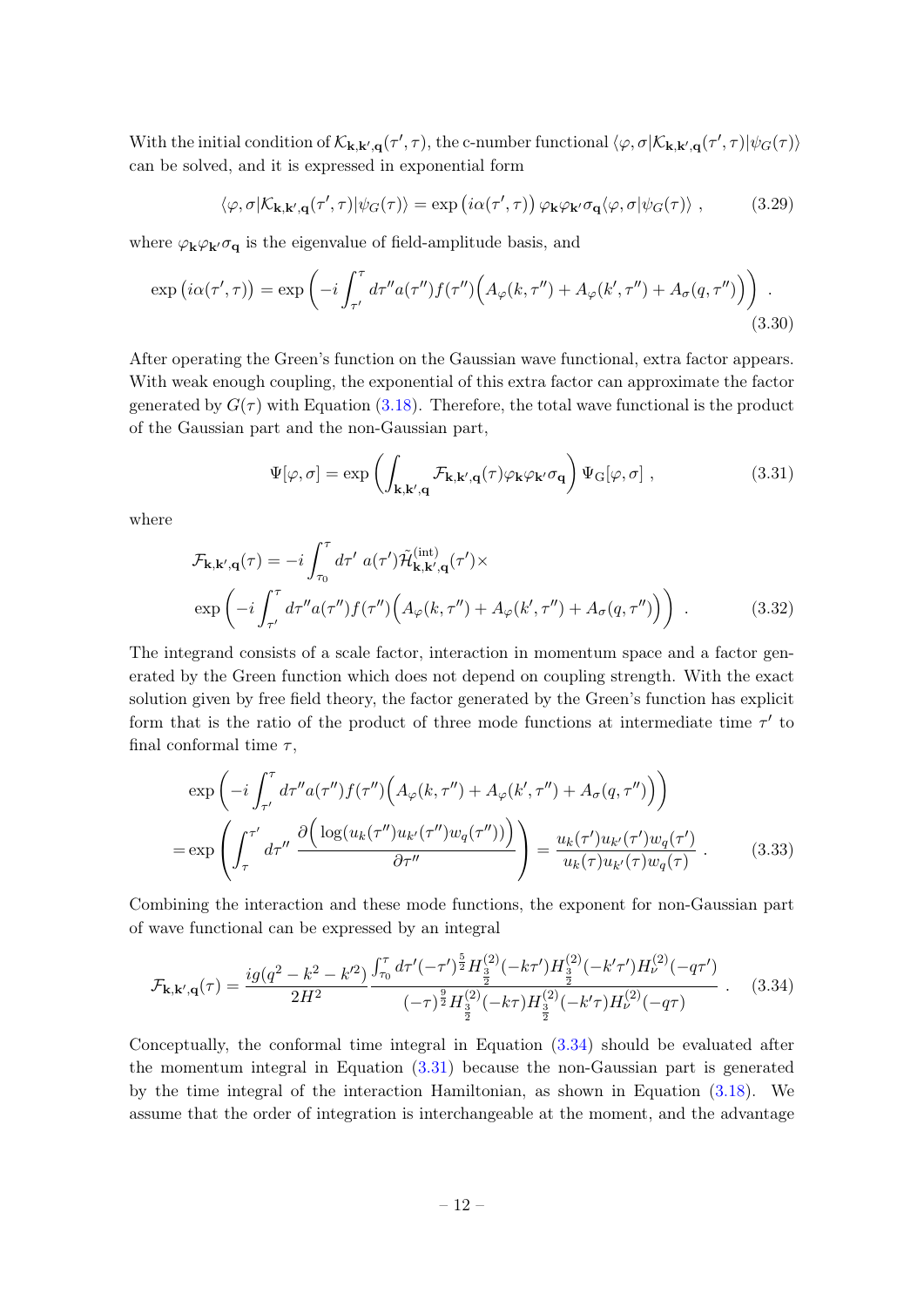of defining  $\mathcal{F}_{k,k',q}(\tau)$  and writing the momentum integral explicitly is easier to trace out the environment. Together with Equation [\(3.31\)](#page-12-1), the non-Gaussian part involves every momentum conserving modes at different conformal time. The wave functional of the state consists of inflaton and massive scalar field is calculated in interaction theory, and the next step is to determine the reduced density matrix.

#### <span id="page-13-0"></span>3.3 Reduced density matrix and decoherence rate

As mentioned in subsection [3.1,](#page-7-1) the decoherence is described by the vanishing off-diagonal terms of the reduced density matrix which is defined by tracing out the whole density matrix with environment. In the case of field theory, this matrix can be represented by a functional that takes two field configurations as arguments,

$$
\rho_R[\sigma,\tilde{\sigma}] = \Psi_{G}^{(\sigma)}[\sigma](\Psi_{G}^{(\sigma)}[\tilde{\sigma}])^* \int \mathcal{D}\varphi |\Psi_{G}^{(\varphi)}|^2 \exp\left[\int_{\mathbf{k},\mathbf{k}',\mathbf{q}} \varphi_{\mathbf{k}} \varphi_{\mathbf{k}'} (\sigma_{\mathbf{q}} \mathcal{F}_{\mathbf{k},\mathbf{k}',\mathbf{q}} + \tilde{\sigma}_{\mathbf{q}} \mathcal{F}_{\mathbf{k},\mathbf{k}',\mathbf{q}}^*\right]
$$
  
\n
$$
= \Psi_{G}^{(\sigma)}[\sigma](\Psi_{G}^{(\sigma)}[\tilde{\sigma}])^* \left(1 + \langle X \rangle_{\varphi} + \frac{\langle X^2 \rangle_{\varphi}}{2!} + \mathcal{O}(\mathcal{F}^3)\right)
$$
  
\n
$$
= \Psi_{G}^{(\sigma)}[\sigma](\Psi_{G}^{(\sigma)}[\tilde{\sigma}])^* \left(1 + \langle X \rangle_{\varphi} + \frac{\langle X \rangle_{\varphi}^2}{2!} + \mathcal{O}(\mathcal{F}^3)\right) \left(1 + \frac{\langle X^2 \rangle_{\varphi} - \langle X \rangle_{\varphi}^2}{2!} + \mathcal{O}(\mathcal{F}^3)\right)
$$
  
\n
$$
\approx \Psi_{G}^{(\sigma)}[\sigma](\Psi_{G}^{(\sigma)}[\tilde{\sigma}])^* \exp\left(\langle X \rangle_{\varphi} + \frac{\text{Var}_{\varphi}[X]}{2}\right) , \tag{3.35}
$$

where the variable  $X$  is defined as

$$
X = \int_{\mathbf{k}, \mathbf{k}', \mathbf{q}} \varphi_{\mathbf{k}} \varphi_{\mathbf{k}'} (\sigma_{\mathbf{q}} \mathcal{F}_{\mathbf{k}, \mathbf{k}', \mathbf{q}} + \tilde{\sigma}_{\mathbf{q}} \mathcal{F}_{\mathbf{k}, \mathbf{k}', \mathbf{q}}^{*})
$$
  
= 
$$
\int_{\mathbf{k}, \mathbf{k}', \mathbf{q}} \varphi_{\mathbf{k}} \varphi_{\mathbf{k}'} \left[ (\sum \sigma_{\mathbf{q}}) \text{Re} \mathcal{F}_{\mathbf{k}, \mathbf{k}', \mathbf{q}} + i (\Delta \sigma_{\mathbf{q}}) \text{Im} \mathcal{F}_{\mathbf{k}, \mathbf{k}', \mathbf{q}} \right],
$$
(3.36)

where  $\Sigma$  means summation of two fields, while  $\Delta$  means difference of two fields, and the functional integration,

<span id="page-13-1"></span>
$$
\int \mathcal{D}\varphi |\Psi_{\mathcal{G}}^{(\varphi)}|^2 (\ldots) = \langle \ldots \rangle_{\varphi} , \qquad (3.37)
$$

and the statistical variance,

$$
\text{Var}_{\varphi}[X] = \langle X^2 \rangle_{\varphi} - \langle X \rangle_{\varphi}^2. \tag{3.38}
$$

Clearly, the reduced density matrix has the form that is proportional to the moment generating function of Gaussian distribution with unitary parameter. To avoid the difficulty of normalizing the wave functional, the decay of off-diagonal terms can be expressed by the absolute value of the ratio of off-diagonal terms to diagonal terms. One important thing is that in [\[45\]](#page-25-7) the real part of  $\mathcal{F}_{k,k',q}(\tau)$  is supposed to be small compared to its imaginary part, but this may be important when we integrate high energy modes, and therefore it is kept here. We consider the expectation value of  $X$  in Equation  $(3.35)$  first. After taking absolute value to the ratio, the term that is proportional to  $\text{Re}\mathcal{F}_{k,k',q}$  in X is cancelled, and another term in  $X$  remains imaginary with the symmetry

$$
\langle \varphi_{\mathbf{k}} \varphi_{\mathbf{k'}} \rangle_{\varphi} (\Delta \sigma_{-\mathbf{q}}) Im \mathcal{F}_{\mathbf{k}, \mathbf{k'}, -\mathbf{q}} = \langle \varphi_{\mathbf{k}} \varphi_{\mathbf{k'}} \rangle_{\varphi} (\Delta \sigma_{\mathbf{q}})^* Im \mathcal{F}_{\mathbf{k}, \mathbf{k'}, \mathbf{q}} ,
$$
 (3.39)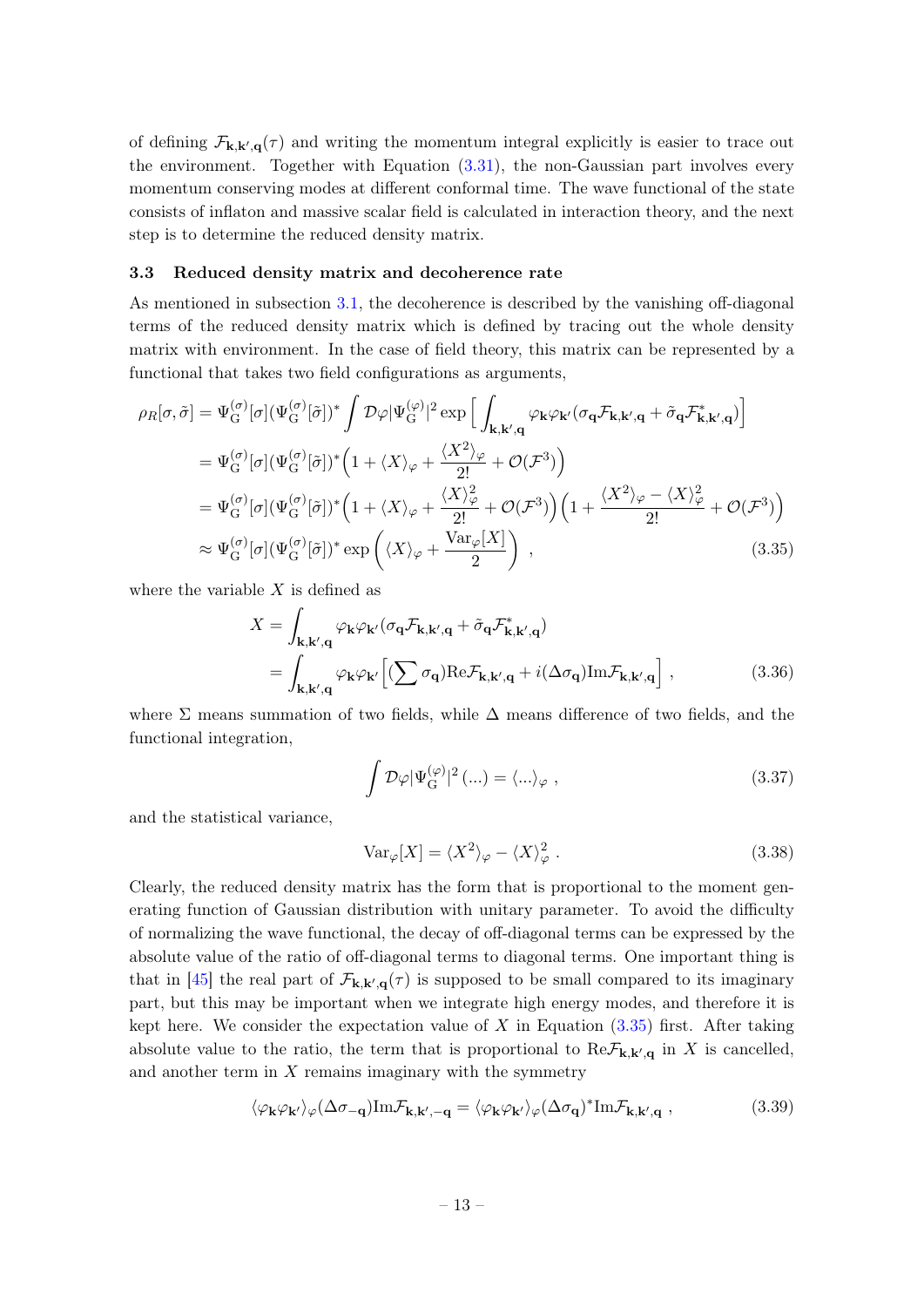so the term  $\exp(\langle X\rangle_{\varphi})$  contributes nothing to the result. Thus, it depends only on the variance of  $X$ , and we define  $X_1$  and  $X_2$  are the integral whose massive field arguments are all  $\sigma_{\mathbf{q}}$  and  $\tilde{\sigma}_{\mathbf{q}}$  respectively, then

$$
D[\sigma, \tilde{\sigma}] = \left| \frac{\rho_R[\sigma, \tilde{\sigma}]}{\sqrt{\rho_R[\sigma, \sigma] \rho_R[\tilde{\sigma}, \tilde{\sigma}]}} \right| \approx \left| \exp \left[ \frac{1}{2} \left( \text{Var}_{\varphi}[X] - \frac{\text{Var}_{\varphi}[X_1] + \text{Var}_{\varphi}[X_2]}{2} \right) \right] \right|.
$$
 (3.40)

The variance is related to the power spectrum of inflaton by

<span id="page-14-0"></span>
$$
\langle \varphi_{\mathbf{k}} \varphi_{\mathbf{k'}} \rangle_{\varphi} = (2\pi)^3 \delta^3(\mathbf{k} + \mathbf{k'}) P_{\varphi}(k, \tau) = \frac{(2\pi)^3 \delta^3(\mathbf{k} + \mathbf{k'})}{2 \text{Re}\{A_{\varphi}(k, \tau)\}} . \tag{3.41}
$$

Then one can show that

$$
\operatorname{Var}_{\varphi}[X] = \int_{\mathbf{k}_{1},\mathbf{k}'_{1},\mathbf{q}_{1}} \int_{\mathbf{k}_{2},\mathbf{k}'_{2},\mathbf{q}_{2}} \left( \langle \varphi_{\mathbf{k}_{1}} \varphi_{\mathbf{k}_{2}} \rangle_{\varphi} \langle \varphi_{\mathbf{k}'_{1}} \varphi_{\mathbf{k}'_{2}} \rangle_{\varphi} + (\mathbf{k}_{2} \to \mathbf{k}'_{2}) \right) \times \left[ (\sigma_{\mathbf{q}_{1}} \mathcal{F}_{\mathbf{k}_{1},\mathbf{k}'_{1},\mathbf{q}_{1}} + \tilde{\sigma}_{\mathbf{q}_{1}} \mathcal{F}_{\mathbf{k}_{1},\mathbf{k}'_{1},\mathbf{q}_{1}}^{*})(1 \to 2) \right] \n= 2 \int_{\mathbf{k},\mathbf{k}',\mathbf{q}} P_{\varphi}(k,\tau) P_{\varphi}(k',\tau) \times \left\{ \left[ (\sum \sigma_{\mathbf{q}}) \text{Re} \mathcal{F}_{\mathbf{k},\mathbf{k}',\mathbf{q}} + i (\Delta \sigma_{\mathbf{q}}) \text{Im} \mathcal{F}_{\mathbf{k},\mathbf{k}',\mathbf{q}} \right] (\mathbf{q} \to -\mathbf{q}) \right\}.
$$
\n(3.42)

Then the exponent in Equation [\(3.40\)](#page-14-0) can be evaluated easily as

$$
\frac{1}{2} \Big( \text{Var}_{\varphi}[X] - \frac{\text{Var}_{\varphi}[X_1] + \text{Var}_{\varphi}[X_2]}{2} \Big) = \int_{\mathbf{k}, \mathbf{k}', \mathbf{q}} P_{\varphi}(k, \tau) P_{\varphi}(k', \tau) \times
$$
\n
$$
\Big[ -|\Delta \sigma_{\mathbf{q}}|^2 \Big| \mathcal{F}_{\mathbf{k}, \mathbf{k}', \mathbf{q}} \Big|^2 + i(\text{Re}\mathcal{F}_{\mathbf{k}, \mathbf{k}', \mathbf{q}}) (\text{Im}\mathcal{F}_{\mathbf{k}, \mathbf{k}', \mathbf{q}}) (\left( \sum \sigma_{\mathbf{q}} \right) (\Delta \sigma_{\mathbf{q}}) + \text{c.c.}) \Big] . \tag{3.43}
$$

The second term in Equation [\(3.43\)](#page-14-1) disappears after taking absolute value, and eventually the quantity depends on the absolute square of  $\mathcal{F}_{k,k',q}(\tau)$ . During inflationary epoch, the subhorizon and superhorizon modes behaves differently, and it is proper to study the reduced density matrix for a mode with momentum q. To get rid of the integral with respect to q, we use

<span id="page-14-3"></span><span id="page-14-2"></span><span id="page-14-1"></span>
$$
\int \frac{d^3 \mathbf{q}}{(2\pi)^3} = \frac{\sum_{\mathbf{q}}}{(2\pi)^3 \delta^3(0)} = \frac{\sum_{\mathbf{q}}}{V} . \tag{3.44}
$$

Thus we obtain

$$
D[\sigma, \tilde{\sigma}](\mathbf{q}, \tau) = \exp\left[-\frac{|\Delta \sigma_{\mathbf{q}}|^2}{V} \int_{\mathbf{k} + \mathbf{k}' = -\mathbf{q}} P_{\varphi}(k, \tau) P_{\varphi}(k', \tau) \Big| \mathcal{F}_{\mathbf{k}, \mathbf{k}', \mathbf{q}}\Big|^2\right],\tag{3.45}
$$

where the symbol  $\int_{\mathbf{k}+\mathbf{k}'=-\mathbf{q}} = \int \frac{d^3\mathbf{k}}{(2\pi)^3}$  $\frac{d^3\mathbf{k}}{(2\pi)^3}\frac{d^3\mathbf{k}'}{(2\pi)^3}$  $\frac{d^3\mathbf{k}'}{(2\pi)^3} (2\pi)^3 \delta^3(\mathbf{k} + \mathbf{k}' + \mathbf{q})$  means integration over the modes of inflaton. For the reduced density matrix in quantum mechanics, it usually satisfies the equation [\[50\]](#page-25-18)

$$
\rho_R(x, x', t) = \rho_R(x, x', 0) \exp\left(-\gamma t \left(\frac{x - x'}{\lambda_T}\right)^2\right) ,\qquad (3.46)
$$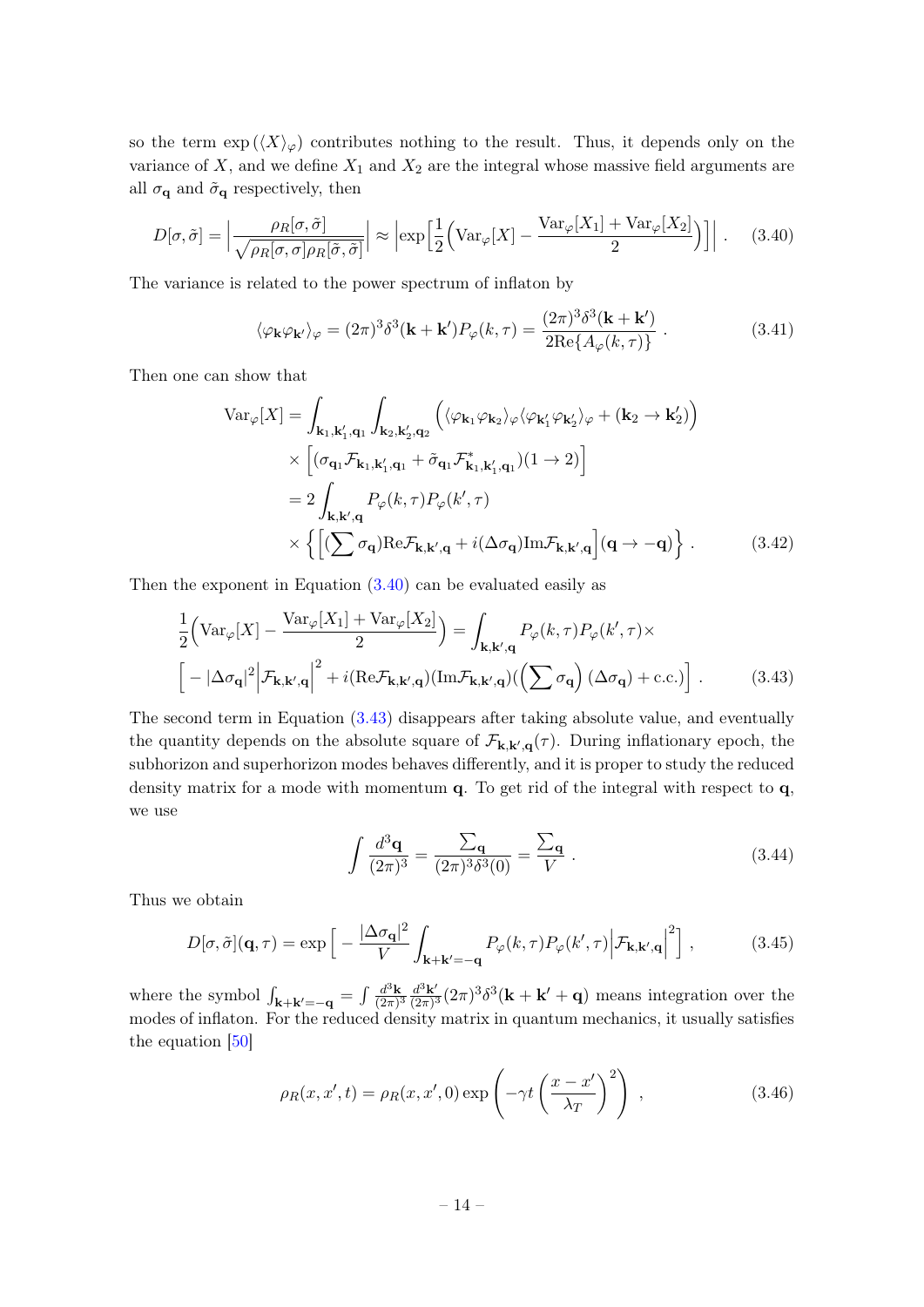where  $\gamma$  represents the relaxation coefficient and  $\lambda_T$  is the thermal de Broglie wavelength. And thus the absolute value of ratio of off-diagonal terms to diagonal terms is

$$
\left| \frac{\rho_R(x, x', t)}{\sqrt{\rho_R(x, x, t)\rho_R(x', x', t)}} \right| = \left| \frac{\rho_R(x, x', 0)}{\sqrt{\rho_R(x, x, 0)\rho_R(x', x', 0)}} \exp\left(-\gamma t \left(\frac{x - x'}{\lambda_T}\right)^2\right) \right|
$$

$$
= \left| \exp\left(-\gamma t \left(\frac{x - x'}{\lambda_T}\right)^2\right) \right| \,. \tag{3.47}
$$

The ratio at  $t = 0$  is one because the initial pure state have linear combination form given by Equation [\(3.1\)](#page-7-3). Moreover, a decoherence rate can be defined by the time scale when the exponent becomes  $\mathcal{O}(1)$ . Similarly, Equation  $(3.45)$  describes the extent of decoherence for massive field's mode with momentum  $q$ , and the dimensionless decoherence rate can also be defined as  $-\log(D[\sigma,\tilde{\sigma}](\mathbf{q},\tau))$ , so the corresponding dimensionless time-scale can be defined as the e-folds after crossing horizon, namely  $-\log(-q\tau)$  which is called delay in [\[45\]](#page-25-7). Combining Equation [\(3.34\)](#page-12-0) and Equation [\(3.45\)](#page-14-2), the decoherence rate is expressed as one-loop integration with respect to momentum space and conformal time,

$$
\Gamma_{\text{deco}}(\mathbf{q},\tau) = \frac{|\Delta\sigma_{\mathbf{q}}|^2 g^2}{16V(-\tau)^3 \left| H_{\nu}^{(2)}(-q\tau) \right|^2} \int_{\tau_0}^{\tau} d\tau' \int_{\tau_0}^{\tau} d\tau''(\tau'\tau'')^{-\frac{1}{2}} H_{\nu}^{(2)}(-q\tau') H_{\nu^*}^{(1)}(-q\tau'')
$$
\n
$$
\times \int_{\mathbf{k}+\mathbf{k}'=-\mathbf{q}} \frac{(q^2-k^2-k'^2)^2 e^{i(k+k')( \tau'-\tau'')} (i+k\tau')(i+k'\tau') (-i+k\tau'') (-i+k'\tau'')}{k^3 k'^3}.
$$
\n(3.48)

The integral over momentum space means summing over all the modes of the environment which consists of the inflaton, and therefore the integrand is quite simple.

## <span id="page-15-0"></span>3.4 One-loop computation

From the integrand of the momentum part, the exponent of the oscillating term is proportional to  $(\tau' - \tau'')$ , and we introduce a new coordinate

<span id="page-15-1"></span>
$$
\mathcal{U} = q(\tau' - \tau'') \quad , \quad \mathcal{V} = q(\tau' + \tau'') \tag{3.49}
$$

and the Jacobian is  $2q^2$ . The integral over momentum space can be evaluated with elliptical coordinate which introduces variables [\[59\]](#page-25-19)

$$
\mu_1 = \frac{k + k'}{q} \quad , \quad \mu_2 = \frac{k - k'}{q} \ . \tag{3.50}
$$

Also, we define the variable  $x = -q\tau$  and  $x_0 = -q\tau_0$ , then the decoherence rate is given as

$$
\Gamma_{\text{deco}}(x) = \frac{|\Delta \sigma_{\mathbf{q}}|^2 g^2 q^3 \left( \int_{-x_0-x}^{-2x} dV \int_{\mathcal{V}+2x}^{-2x-\mathcal{V}} dU + \int_{-2x_0}^{-x_0-x} dV \int_{-2x_0-\mathcal{V}}^{\mathcal{V}+2x_0} dU \right) \mathcal{R}(U,\mathcal{V})}{8\pi^2 V x^3 |H_{\nu}^{(2)}(x)|^2} , \quad (3.51)
$$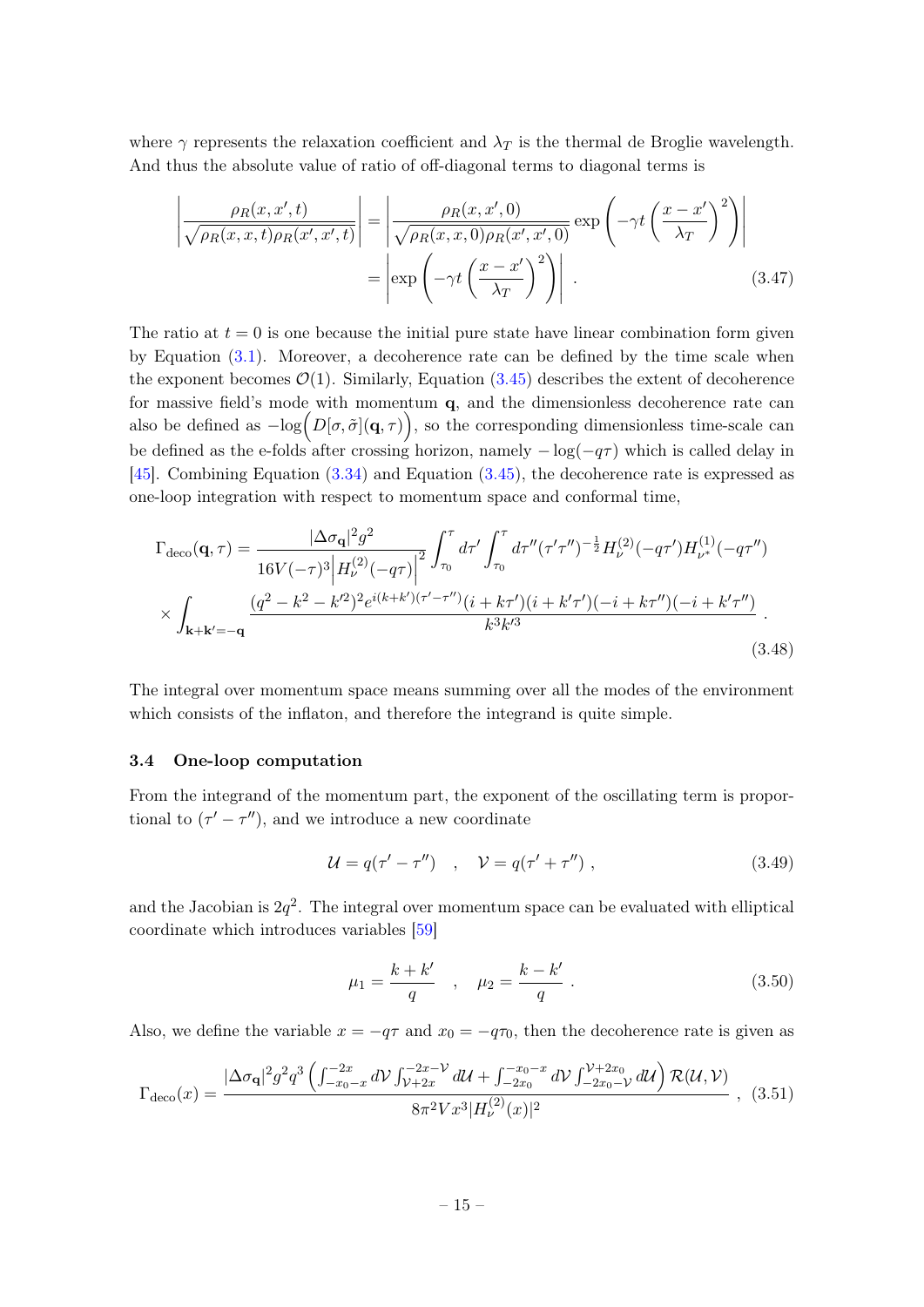where

$$
\mathcal{R}(\mathcal{U}, \mathcal{V}) = (\mathcal{V}^{2} - \mathcal{U}^{2})^{-\frac{1}{2}} H_{\mathcal{V}}^{(2)}(-\frac{\mathcal{V} + \mathcal{U}}{2}) H_{\mathcal{V}^{*}}^{(1)}(-\frac{\mathcal{V} - \mathcal{U}}{2}) \int_{1}^{+\infty} d\mu_{1} \int_{-1}^{1} d\mu_{2} \times
$$
\n
$$
\left(1 - \frac{\mu_{1}^{2} + \mu_{2}^{2}}{2}\right)^{2} \frac{e^{i\mu_{1} \mathcal{U}}}{(\mu_{1}^{2} - \mu_{2}^{2})^{2}} \left(i + \frac{(\mu_{1} + \mu_{2})(\mathcal{V} + \mathcal{U})}{4}\right) \left(i + \frac{(\mu_{1} - \mu_{2})(\mathcal{V} + \mathcal{U})}{4}\right) \times
$$
\n
$$
\left(-i + \frac{(\mu_{1} + \mu_{2})(\mathcal{V} - \mathcal{U})}{4}\right) \left(-i + \frac{(\mu_{1} - \mu_{2})(\mathcal{V} - \mathcal{U})}{4}\right). \tag{3.52}
$$

The integrand of momentum space in  $\mathcal R$  is proportional to  $e^{i\mu_1 \mathcal{U}} \mu_1^4$  when  $\mu_1 \to +\infty$ , and thus the modes with squeezed limit

$$
\mu_1 = \frac{k + k'}{q} \gg 1 \,, \tag{3.53}
$$

make main contributions. The integration over  $\mu_{1,2}$  can be written down as

$$
\mathcal{R}(\mathcal{U}, \mathcal{V}) = \mathcal{J}_1(\mathcal{U}, \mathcal{V}) \mathcal{J}_2(\mathcal{U}, \mathcal{V}) , \qquad (3.54)
$$

where

$$
\mathcal{J}_{1}(\mathcal{U}, \mathcal{V}) = (\mathcal{V}^{2} - \mathcal{U}^{2})^{-\frac{1}{2}} H_{\nu}^{(2)}(-\frac{\mathcal{V} + \mathcal{U}}{2}) H_{\nu^{*}}^{(1)}(-\frac{\mathcal{V} - \mathcal{U}}{2}) e^{i\mathcal{U}},
$$
\n
$$
\mathcal{J}_{2}(\mathcal{U}, \mathcal{V}) = \frac{3i\mathcal{V}^{4}}{64\mathcal{U}^{5}} + \frac{3\mathcal{V}^{4}}{64\mathcal{U}^{4}} - \frac{i(\mathcal{V}^{4} + 39\mathcal{V}^{2})}{96\mathcal{U}^{3}} + \frac{\mathcal{V}^{4} - 78\mathcal{V}^{2}}{192\mathcal{U}^{2}} + \frac{i(\mathcal{V}^{4} - 60\mathcal{V}^{2} + 1545)}{960\mathcal{U}} + \frac{\mathcal{V}^{2}}{96} + \frac{7}{64} - \frac{i\mathcal{U}(\mathcal{V}^{2} + 5)}{480} - \frac{\mathcal{U}^{2}}{64} + \frac{i\mathcal{U}^{3}}{960}.
$$
\n(3.55)

There is high order pole at  $U = 0$ . When  $V \to -2x$  or  $-2x_0$ , the whole contour is closed to the high order pole. Expanding the integrand near  $\mathcal{U}=0$ , the integral has form

$$
\int_{-\epsilon}^{\epsilon} d\mathcal{U} \sum_{n=-5}^{\infty} a_n(\mathcal{V}) \mathcal{U}^n , \qquad (3.56)
$$

and therefore the divergent term

$$
\sum_{n=1}^{4} \frac{b_n(\mathcal{V})}{\epsilon^n} , \qquad (3.57)
$$

appears. The divergence is attributed to zero exponent of oscillating factor  $e^{i\mu_1 U}$ , and the integrand is reduced to rational function with asymptotic form  $\mu_1^4$ , so divergence  $\mu_1^5$  appears. The physical meaning is that this one-loop is UV-divergent, thus we need to make a cutoff.

Instead of studying decoherence for all possible modes, we can simply focus on superhorizon modes. One may simply choose the horizon at the end of interaction as a cutoff,

$$
k_{\text{max}} = -\frac{1}{\tau} \,,\tag{3.58}
$$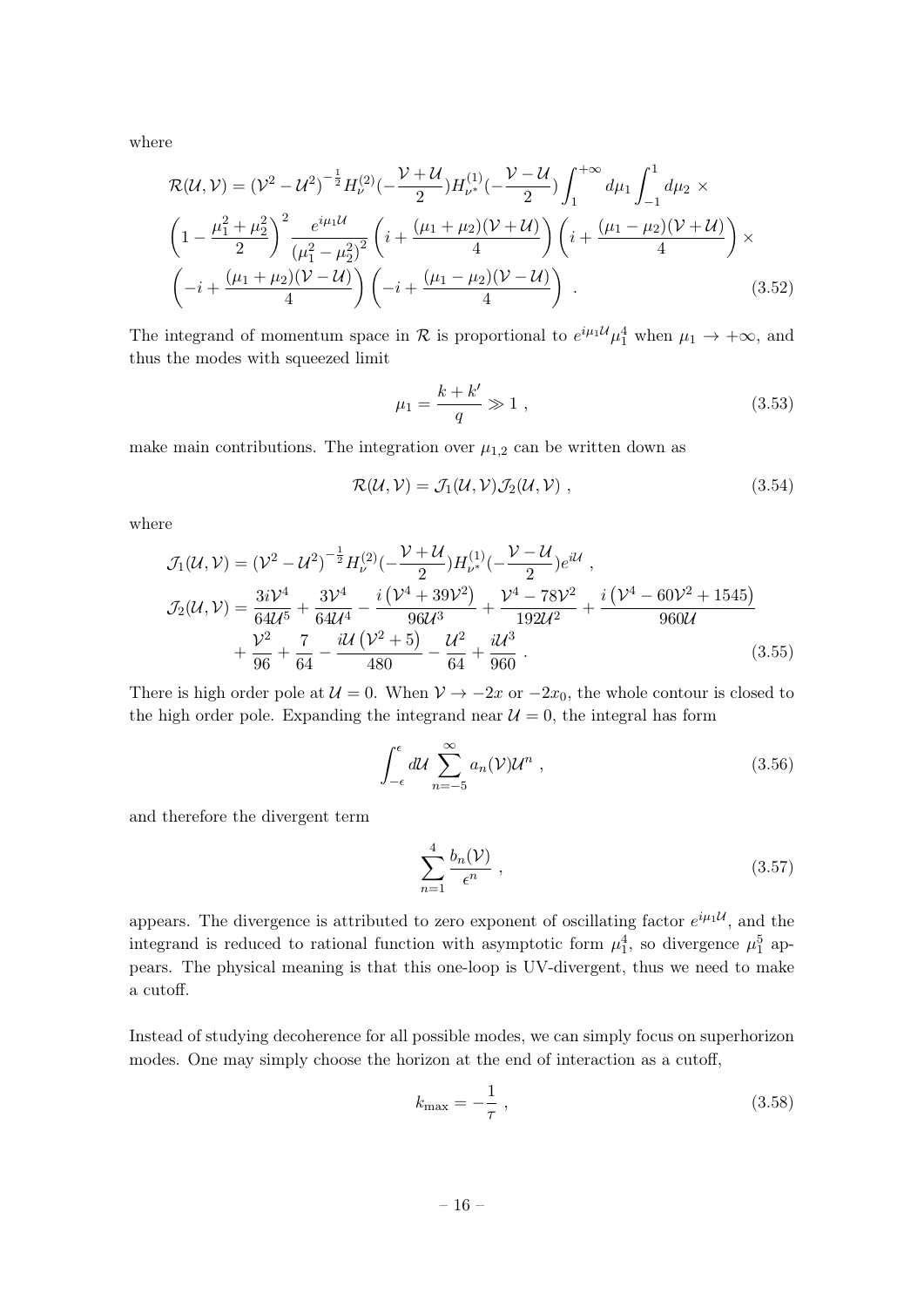but then the integrand of momentum integral evaluated at initial time may be very big since

$$
-k_{\max}\tau_0 = \frac{\tau_0}{\tau} = \frac{a(\tau)}{a(\tau_0)}.
$$
\n(3.59)

The physical meaning is that such a cutoff includes many superhorizon modes at early time, and it is sure that the integral cannot converge. On the other hand, if the UVcutoff was selected as the superhorizon at the initial time, many contributions would have been neglected. However, we can choose a time-dependent cutoff which makes the massive field to interact superhorizon modes of inflaton only, and clearly the integral converges. Mathematically, the conditions for environment are assumed as

$$
-k\tau', -k'\tau' < \mathcal{O}(1) \tag{3.60}
$$

that means the related inflaton modes are superhorizon at every intermediate time  $\tau'$ . With the triangular inequality for the three interacting modes

$$
-q\tau' \le -(k+k')\tau' < \mathcal{O}(1) , \qquad (3.61)
$$

the modes of massive field are also required to be superhorizon during interaction, and this constraints the initial time for interaction. A theory satisfying these constraints describes the interaction between superhorizon modes, and therefore our model becomes an effective theory to describe the decoherence due to the interactions between superhorizon modes. The next step is to modify the interval of integration in Equation [\(3.48\)](#page-15-1). The number of momentum integral is one, but the integrand involves two conformal time  $\tau', \tau''$  which have different UV-cutoffs  $\frac{2}{-q\tau'}$  and  $\frac{2}{-q\tau''}$  for  $\mu_1$ , so the choice of UV-cutoff is nontrivial. Intuitively, the minimum value  $\text{Min}\{\frac{2}{-q\tau'}, \frac{2}{-q\tau''}\}\$  which corresponds to all superhorizon modes at  $\text{Min}\{\tau', \tau''\}$  should be selected for ensuring all the terms  $k\tau', k\tau'' \leq 1$ , as shown in the Fig. [2.](#page-18-0) Mathematically, this can be proved by reconsidering Equation [\(3.42\)](#page-14-3) with time dependent UV-cutoff. We define a practical  $\mathcal F$  in our analytic investigations as

$$
\mathcal{F}_{\mathbf{k},\mathbf{k}',\mathbf{q}}(\tau') = -ia(\tau')\tilde{\mathcal{H}}_{\mathbf{k},\mathbf{k}',\mathbf{q}}^{(\text{int})}(\tau')
$$
  
\n
$$
\exp\left(-i\int_{\tau'}^{\tau} d\tau'' a(\tau'') f(\tau'') \Big( A_{\varphi}(k,\tau'') + A_{\varphi}(k',\tau'') + A_{\sigma}(q,\tau'') \Big) \right) ,
$$
\n(3.62)

in order to put the time integral to the front. From now on, the interchangeability of time and momentum integral is broken because of the time dependent cutoff. The two point correlation function in momentum space is non-zero only if total momentum of the modes are zero, and therefore the non-vanish correlations are with the smaller cutoff,

$$
\begin{split}\n\text{Var}_{\varphi}[X] &= \int_{\tau_0}^{\tau} d\tau' \int_{\tau_0}^{\tau} d\tau'' \int_{\mathbf{k}_1, \mathbf{k}_1', \mathbf{q}_1}^{<\frac{1}{-\tau'}} \int_{\mathbf{k}_2, \mathbf{k}_2', \mathbf{q}_2}^{<\frac{1}{-\tau''}} \left( \langle \varphi_{\mathbf{k}_1} \varphi_{\mathbf{k}_2} \rangle_{\varphi} \langle \varphi_{\mathbf{k}_1'} \varphi_{\mathbf{k}_2'} \rangle_{\varphi} + (\mathbf{k}_2 \to \mathbf{k}_2') \right) \\
&\times \left( (\sigma_{\mathbf{q}_1} \mathcal{F}_{\mathbf{k}_1, \mathbf{k}_1', \mathbf{q}_1}(\tau') + \tilde{\sigma}_{\mathbf{q}_1} \mathcal{F}_{\mathbf{k}_1, \mathbf{k}_1', \mathbf{q}_1}^* (\tau')) (1 \to 2, \tau' \to \tau'') \right) \\
&= \int_{\tau_0}^{\tau} d\tau' \int_{\tau_0}^{\tau} d\tau'' \int_{\mathbf{k}_1, \mathbf{k}_1', \mathbf{q}_1}^{<\mathrm{Min}\left\{ \frac{1}{-\tau'}, \frac{1}{-\tau''} \right\}} \int_{\mathbf{k}_2, \mathbf{k}_2', \mathbf{q}_2}^{<\mathrm{Min}\left\{ \frac{1}{-\tau'}, \frac{1}{-\tau''} \right\}} \left( \langle \varphi_{\mathbf{k}_1} \varphi_{\mathbf{k}_2} \rangle_{\varphi} \langle \varphi_{\mathbf{k}_1'} \varphi_{\mathbf{k}_2'} \rangle_{\varphi} + (\mathbf{k}_2 \to \mathbf{k}_2') \right) \\
&\times \left( (\sigma_{\mathbf{q}_1} \mathcal{F}_{\mathbf{k}_1, \mathbf{k}_1', \mathbf{q}_1}(\tau') + \tilde{\sigma}_{\mathbf{q}_1} \mathcal{F}_{\mathbf{k}_1, \mathbf{k}_1', \mathbf{q}_1}^* (\tau')) (1 \to 2, \tau' \to \tau'') \right) . \end{split} \tag{3.63}
$$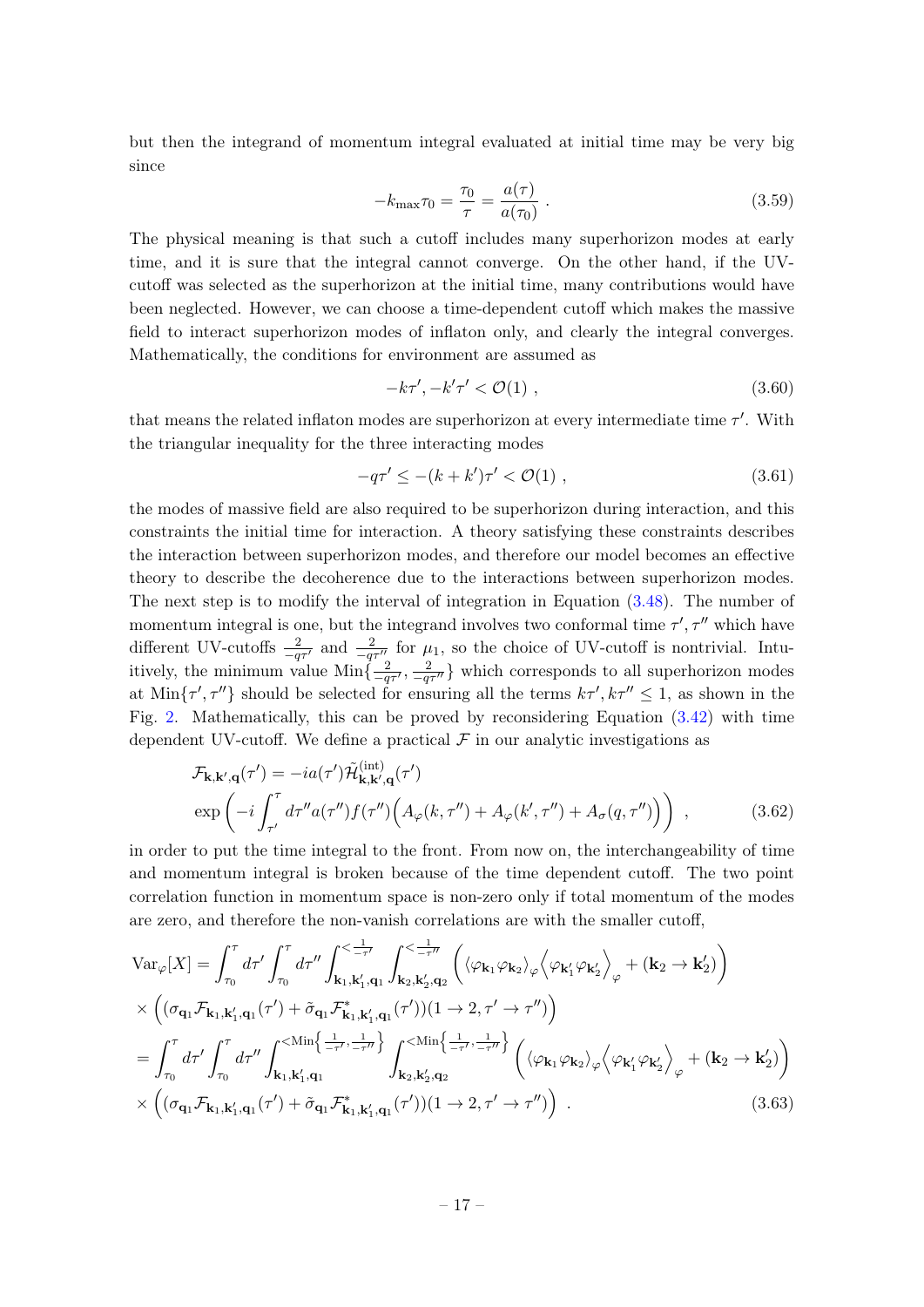

<span id="page-18-0"></span>Figure 2. The UV-cutoff at different time. The region inside the cylinder can render all the modes are superhorizon at given conformal time.

For two distant conformal times, lots of superhorizon modes at the later time are lost with the smaller cutoff, and the rest remains low energy. This leads to smaller contribution to the integral, compared to the case with two adjoin conformal times. A rescaled conformal time coordinate

$$
x' = -q\tau' \quad , \quad x'' = -q\tau'' \; , \tag{3.64}
$$

is introduced to show the time dependent cutoff explicitly in the expression of decoherence rate. To work out the integral numerically, the cutoff is represented by the Heaviside function  $\Theta$  as

$$
\Gamma_{\text{deco}}(x) = \frac{|\Delta \sigma_{\mathbf{q}}|^2 g^2 q^3}{8\pi^2 V x^3 |H_{\nu}^{(2)}(x)|^2} \left( \int_x^2 dx' \int_x^2 dx'' \right) (x' x'')^{-\frac{1}{2}} H_{\nu}^{(2)}(x') H_{\nu^*}^{(1)}(x'') \n\int_1^{\frac{2}{x}} d\mu_1 \int_{-1}^1 d\mu_2 \left( 1 - \frac{\mu_1^2 + \mu_2^2}{2} \right)^2 \Theta \left( \text{Min}\left\{ \frac{2}{x'}, \frac{2}{x''} \right\} - \mu_1 \right) \frac{e^{i\mu_1 (x'' - x')}}{(\mu_1^2 - \mu_2^2)^2} \n\left( i - \frac{(\mu_1 + \mu_2)x'}{2} \right) \left( i - \frac{(\mu_1 - \mu_2)x'}{2} \right) \left( -i - \frac{(\mu_1 + \mu_2)x''}{2} \right) \left( -i - \frac{(\mu_1 - \mu_2)x''}{2} \right) .
$$
\n(3.65)

By interchanging  $x'$  and  $x''$ , the integrand becomes its complex conjugate. We can apply this property to reduce half of the region of integration,

$$
\Gamma_{\text{deco}}(x) = \frac{|\Delta \sigma_{\mathbf{q}}|^2 g^2 q^3}{8\pi^2 V x^3 |H_{\nu}^{(2)}(x)|^2} 2\text{Re}(\mathcal{Q}) \tag{3.66}
$$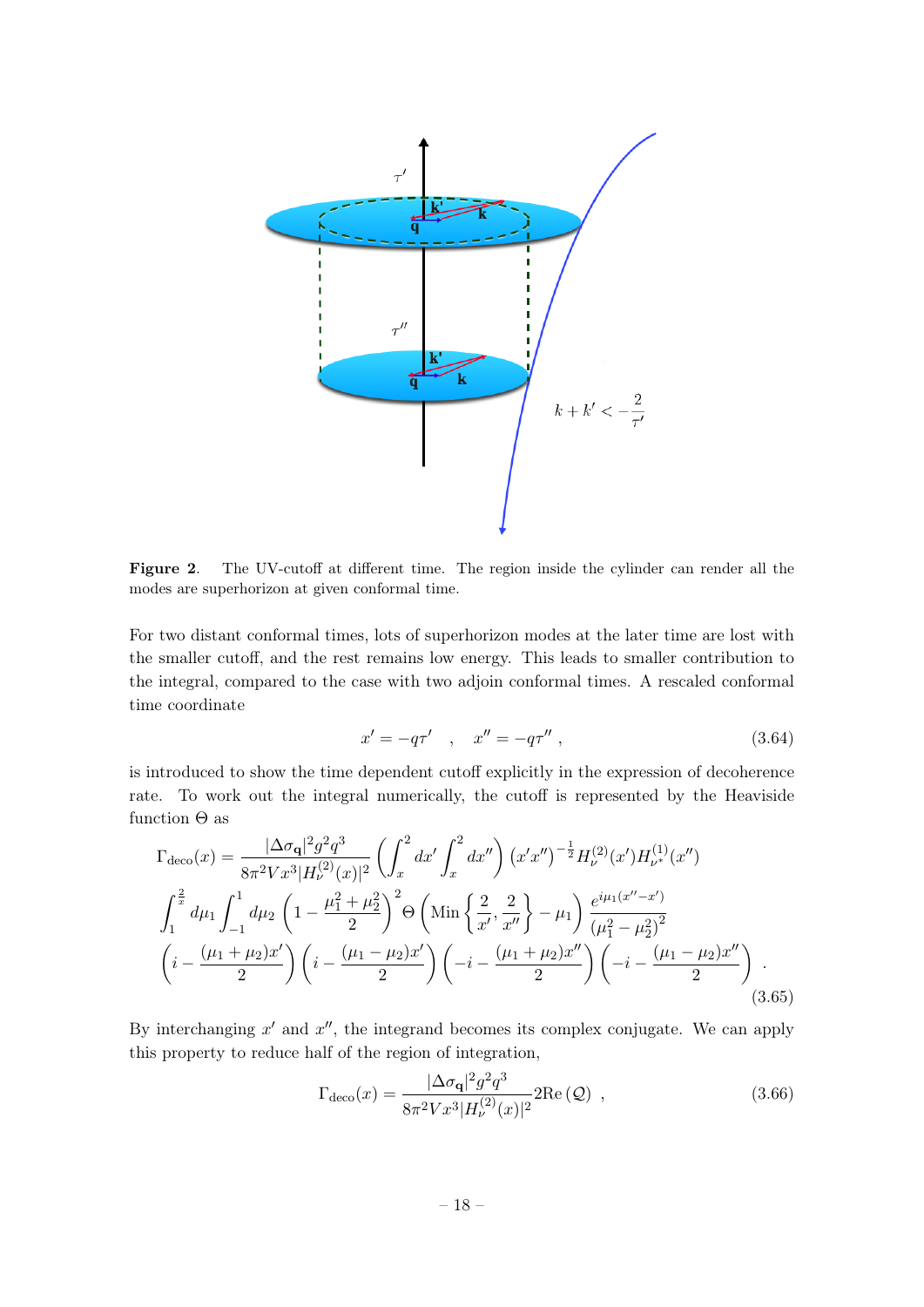where

$$
Q = \left(\int_{x}^{2} dx' \int_{x}^{2} dx''\right) (x'x'')^{-\frac{1}{2}} H_{\nu}^{(2)}(x') H_{\nu^*}^{(1)}(x'') \Theta (x'' - x') \times
$$
  

$$
\int_{1}^{\frac{2}{x}} d\mu_{1} \int_{-1}^{1} d\mu_{2} \Theta \left(\frac{2}{x''} - \mu_{1}\right) \left(1 - \frac{\mu_{1}^{2} + \mu_{2}^{2}}{2}\right)^{2} \frac{e^{i\mu_{1}(x'' - x')}}{(\mu_{1}^{2} - \mu_{2}^{2})^{2}} \times
$$
  

$$
\left(i - \frac{(\mu_{1} + \mu_{2})x'}{2}\right) \left(i - \frac{(\mu_{1} - \mu_{2})x'}{2}\right) \left(-i - \frac{(\mu_{1} + \mu_{2})x''}{2}\right) \left(-i - \frac{(\mu_{1} - \mu_{2})x''}{2}\right) .
$$
  
(3.67)

The meaning of this formula is fixing a time  $x'$  and sum over all the contributions from earlier time  $x'' \geq x'$ , then integrate all such x'. Technically, the integral for  $\mu_2$  can be calculated analytically, but the rest of the integrations can only be computed numerically. Besides the integral, a representative absolute square of difference  $\left|\Delta \sigma_{\bf q}\right|$ and it is suitable to evaluate the expectation value of this quantity with Gaussian state,  $\sum_{k=1}^{2}$  has to be selected,

$$
\langle \psi_G | \Delta \sigma_\mathbf{q} |^2 | \psi_G \rangle(\tau) = 2 \langle \psi_G | \sigma_\mathbf{q}^2 | \psi_G \rangle(\tau) = \frac{V}{\text{Re}\{A_\sigma(q,\tau)\}} = V \frac{H^2}{q^3 \text{Re}\left(\frac{i}{x^2} \frac{w'(x)}{w(x)}\right)} . \tag{3.68}
$$

Thus one can write down the practical formula for one-loop decoherence rate,

<span id="page-19-1"></span><span id="page-19-0"></span>
$$
\Gamma_{\text{deco}}(\nu, x) = \frac{H^2 g^2}{8\pi^2} \frac{1}{x^3 |H_{\nu}^{(2)}(x)|^2} \frac{2 \text{Re}\left(Q\right)}{\text{Re}\left(\frac{i}{x^2} \frac{w'(x)}{w(x)}\right)} = \frac{H^2 g^2}{8\pi^2} M(\nu, x) . \tag{3.69}
$$

In this formula,  $M(\nu, x)$  is defined and the argument  $\nu$  is contained to indicate the mass dependence. Before working out the integral numerically, we would like to comment on Equation [\(3.67\)](#page-19-0): The oscillating factor  $e^{i\mu_1(x''-x')}$  is attributed to the mode function of inflaton, and the phase is proportional to the difference of conformal time. With the timedependent cutoff, the change of phase is less than  $\pi$ , and the effect of interference may not be too large. On the hand, the region with  $x'' \approx x'$  and  $\text{Max}\{x', x''\} \to x$  contributes mainly since the phase is nearly unchanged, the product of Hankel functions becomes absolute square and the UV-cutoff is maximum, and this corresponds to late-time and squeezed limit. The physical meaning of the momentum integral is the correlation of the interaction with the environment at different moments, and therefore the contributions from two distant moments are expected to be small.

Then we numerically computate the mass dependence of the massive cosmic decoherence. The result is shown in Fig. [3.](#page-20-1) According to the effective field theory analysis between non-Gaussianities and coupling constants [\[53\]](#page-25-11), one can choose the range of the constant as  $\frac{(gH)^2}{8\pi^2} = \mathcal{O}(10^{-13} \sim 10^{-7})$ . We put  $10^{-13}$  in the numerical computation. The line with  $\mathcal{O}(10^{-6})$  corresponds to the delay for  $\frac{(gH)^2}{8\pi^2} = 10^{-7}$ . From Fig. [3,](#page-20-1) the dense contours in the region of  $\frac{\nu^2}{|\nu|} > 0$  imply the rapid change of decoherence rate with mass and delay, whereas the sparse and nearly vertical contours in the region of  $\frac{\nu^2}{|\nu|} < 0$  imply the steady change of decoherence rate. Mathematically, it is related to the boundedness of the Hankel functions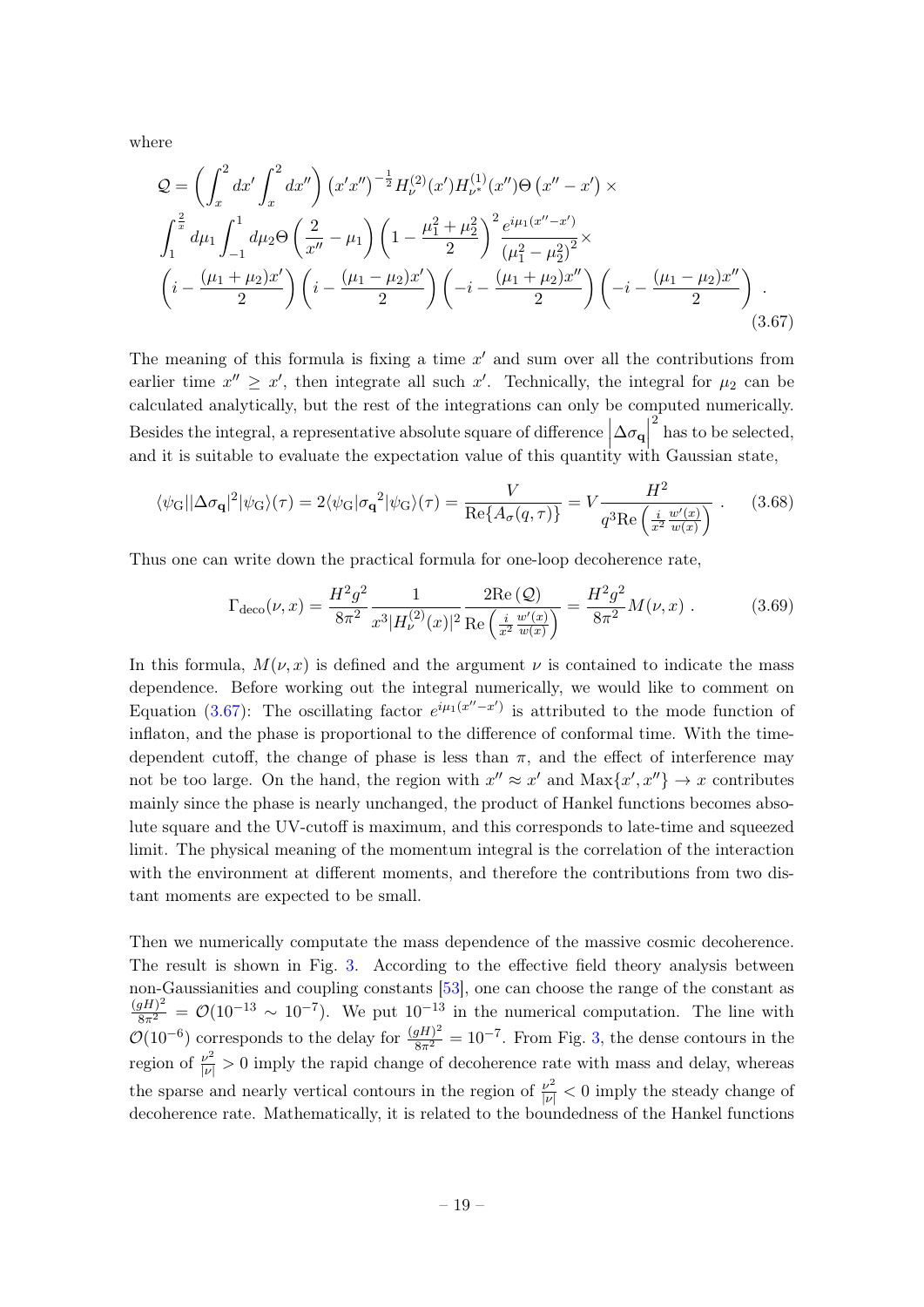

<span id="page-20-1"></span>**Figure 3.** The red dash line is for the values with  $\mathcal{O}(10^{-6})$  which corresponds to  $\frac{(gH)^2}{8\pi^2} = 10^{-7}$ , whereas the solid purple line is for the value with  $\mathcal{O}(1)$  which corresponds to  $\frac{(gH)^2}{8\pi^2} = 10^{-13}$ . The difference of two adjoin contours is  $0.25$  that means the ratio of decoherence rate is  $10^{0.25}$ .

appeared in Equation [\(3.67\)](#page-19-0). The bounded functions lead the decoherence rate to vary no faster than logarithm, whereas the unbounded functions cause the polynomial divergence at late time, as shown in appendix [A.](#page-22-0) From the contour plot of decoherence rate, the increment is smaller for heavier field with imaginary  $\nu$ , and the decoherence for very massive fields is expected to be difficult. For instance, the field with  $\frac{\nu^2}{|\nu|} < -\frac{1}{2}$  $\frac{1}{2}$ , the numerical results show that the increment per e-folds  $k_{\nu} < \mathcal{O}(10^2)$ , and the delay estimated from logarithmic dependence  $N \geq \mathcal{O}(10^5 - 10^{11})$  is much larger than the period of inflation. Therefore, it is unlikely for the field with  $m > \mathcal{O}(H)$  to have decoherence.

# <span id="page-20-0"></span>4 Conclusion and Outlook

In this paper, we have studied the cosmic decoherence of massive field on the inflationary background. Starting with an introduction on the semiclassical behavior of massive field near the Hubble crossing and a simple introduction of quantum decoherence in quantum information theory, we have then calculated the wave functional for the composite of inflaton and massive field in Schrödinger picture, and the relation between the state with interactions and the Gaussian state in free theory is expressed by time-evolution operator based on the cubic interaction between inflaton and massive field. From the theory of decoherence, the criterion of losing quantum coherence is the disappearance of off-diagonal terms in reduced density matrix, which is obtained by tracing out the density matrix of quantum state with environment. In Schrödinger picture of quantum field theory, the trace is calculated by functional integration, and eventually we find that the reduced density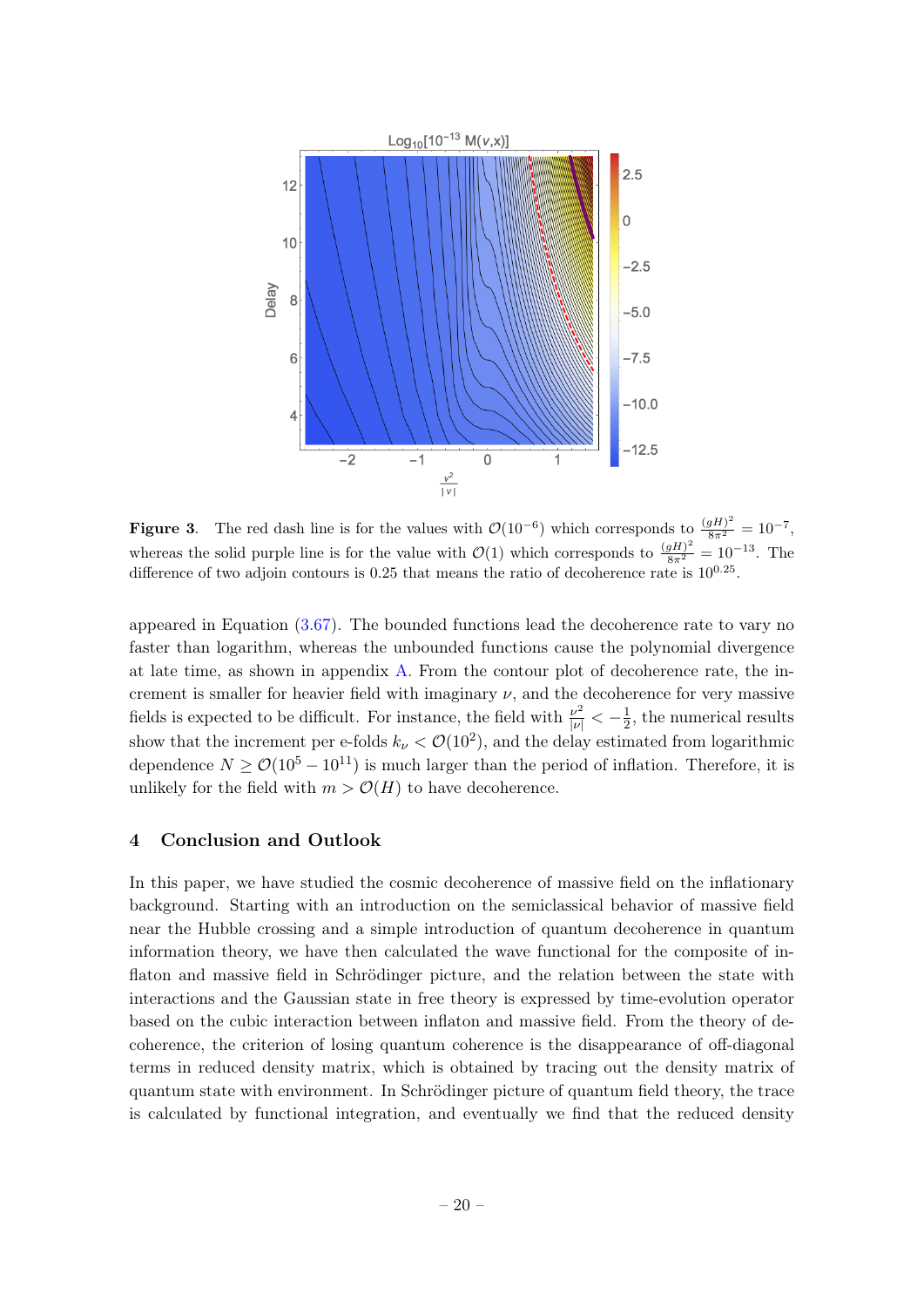matrix is related to the variance of non-Gaussian exponent of the wave functional.

With mathematical analysis, it is simple to show that the integral throughout the whole momentum space is UV-divergent and the theory is valid when the energy is lower than a UV-cutoff. After rewriting the variance in terms of time integral, it is clear that the decoherence rate is related to two point correlation function at two different moments, leading to the nontrivial choice of UV-cutoff. This is different from the QFT in flat spacetime where the UV-cutoff is usually related to some fixed energy scale such as rest mass of particle, and therefore validity of such cutoff is time independent. For inflationary scenario, the natural cutoff is time-dependent Hubble radius which is related to the distance for causal connection, and this cutoff may be related to the accessibility of information.

Our theory gives a lower bound for decoherence of superhorizon modes. The numerical results show that the quantum coherence for massive field with mass smaller than  $\mathcal{O}(H)$ is suppressed within  $5 \sim 10$  e-folds after crossing horizon, whereas the decoherence rate increases slowly for the field with  $m \gtrsim \mathcal{O}(H)$ , leading to the preservation of quantum coherence. Therefore, massive field is a proper tool to study inflationary quantum information problems.

Some related directions are interesting. First, higher loops can be considered. From Equa-tion [\(3.18\)](#page-10-1), the second term in the expansion is related to two operators  $\mathcal{K}_{\mathbf{k},\mathbf{k}',\mathbf{q}}(\tau',\tau)$ , and its magnitude is proportional to  $(\mathcal{F}_{\mathbf{k},\mathbf{k}',\mathbf{q}}(\tau))^2$ . Therefore, it may affect the reduced density matrix through expectation value according to Equation [\(3.35\)](#page-13-1). We can evaluate the influence of two  $\mathcal{K}_{\mathbf{k},\mathbf{k}',\mathbf{q}}(\tau',\tau)$  product to the wave functional,

$$
\langle \varphi, \sigma | \mathcal{K}_{\mathbf{k}_1, \mathbf{k}'_1, \mathbf{q}_1}(\tau', \tau) \mathcal{K}_{\mathbf{k}_2, \mathbf{k}'_2, \mathbf{q}_2}(\tau'', \tau) | \psi_G(\tau) \rangle
$$
  
\n
$$
= \langle \varphi, \sigma | \mathcal{K}_{\mathbf{k}_1, \mathbf{k}'_1, \mathbf{q}_1}(\tau', \tau) \int \mathcal{D} \tilde{\varphi} \mathcal{D} \tilde{\sigma} | \tilde{\varphi}, \tilde{\sigma} \rangle \langle \tilde{\varphi}, \tilde{\sigma} | \mathcal{K}_{\mathbf{k}_2, \mathbf{k}'_2, \mathbf{q}_2}(\tau'', \tau) | \psi_G(\tau) \rangle
$$
  
\n
$$
= e^{i\alpha(\tau'', \tau)} \langle \varphi, \sigma | \mathcal{K}_{\mathbf{k}_1, \mathbf{k}'_1, \mathbf{q}_1}(\tau', \tau) \varphi_{\mathbf{k}_2} \varphi_{\mathbf{k}'_2} \sigma_{\mathbf{q}_2} | \psi_G(\tau) \rangle
$$
  
\n
$$
= e^{i\alpha(\tau'', \tau)} \langle \varphi, \sigma | \varphi_{\mathbf{k}_2} \varphi_{\mathbf{k}'_2} \sigma_{\mathbf{q}_2} \mathcal{K}_{\mathbf{k}_1, \mathbf{k}'_1, \mathbf{q}_1}(\tau', \tau) + \left[ \mathcal{K}_{\mathbf{k}_1, \mathbf{k}'_1, \mathbf{q}_1}(\tau', \tau), \varphi_{\mathbf{k}_2} \varphi_{\mathbf{k}'_2} \sigma_{\mathbf{q}_2} \right] | \psi_G(\tau) \rangle
$$
  
\n
$$
= e^{i\alpha(\tau'', \tau)} e^{i\alpha(\tau', \tau)} \varphi_{\mathbf{k}_1} \varphi_{\mathbf{k}'_1} \sigma_{\mathbf{q}_1} \varphi_{\mathbf{k}_2} \varphi_{\mathbf{k}'_2} \sigma_{\mathbf{q}_2} \langle \varphi, \sigma | \psi_G(\tau) \rangle
$$
  
\n
$$
+ e^{i\alpha(\tau'', \tau)} \langle \varphi, \sigma | \left[ \mathcal{K}_{\mathbf{k}_1, \mathbf{k}'_1, \mathbf{q}_1}(\tau', \tau), \varphi_{\mathbf{k}_2} \varphi_{\mathbf{k}'_2}
$$

where at the third line we have used Equation  $(3.29)$ . The first term appears in the non-Gaussian exponential in Equation [\(3.31\)](#page-12-1), and the second term is the correction. For the late time limit  $\tau' \to \tau$ , we have,

$$
\mathcal{K}_{\mathbf{k}_1, \mathbf{k}'_1, \mathbf{q}_1}(\tau', \tau) \approx \varphi_{\mathbf{k}_1} \varphi_{\mathbf{k}'_1} \sigma_{\mathbf{q}_1} ,\qquad(4.2)
$$

implying the nearly vanishing commutator, and thus the correction is negligible. However, if the intermediate  $\tau'$  is distant from the end time  $\tau$ , the correction cannot be omitted. Thus, the second order correction is mainly contributed to early interaction, and the conformal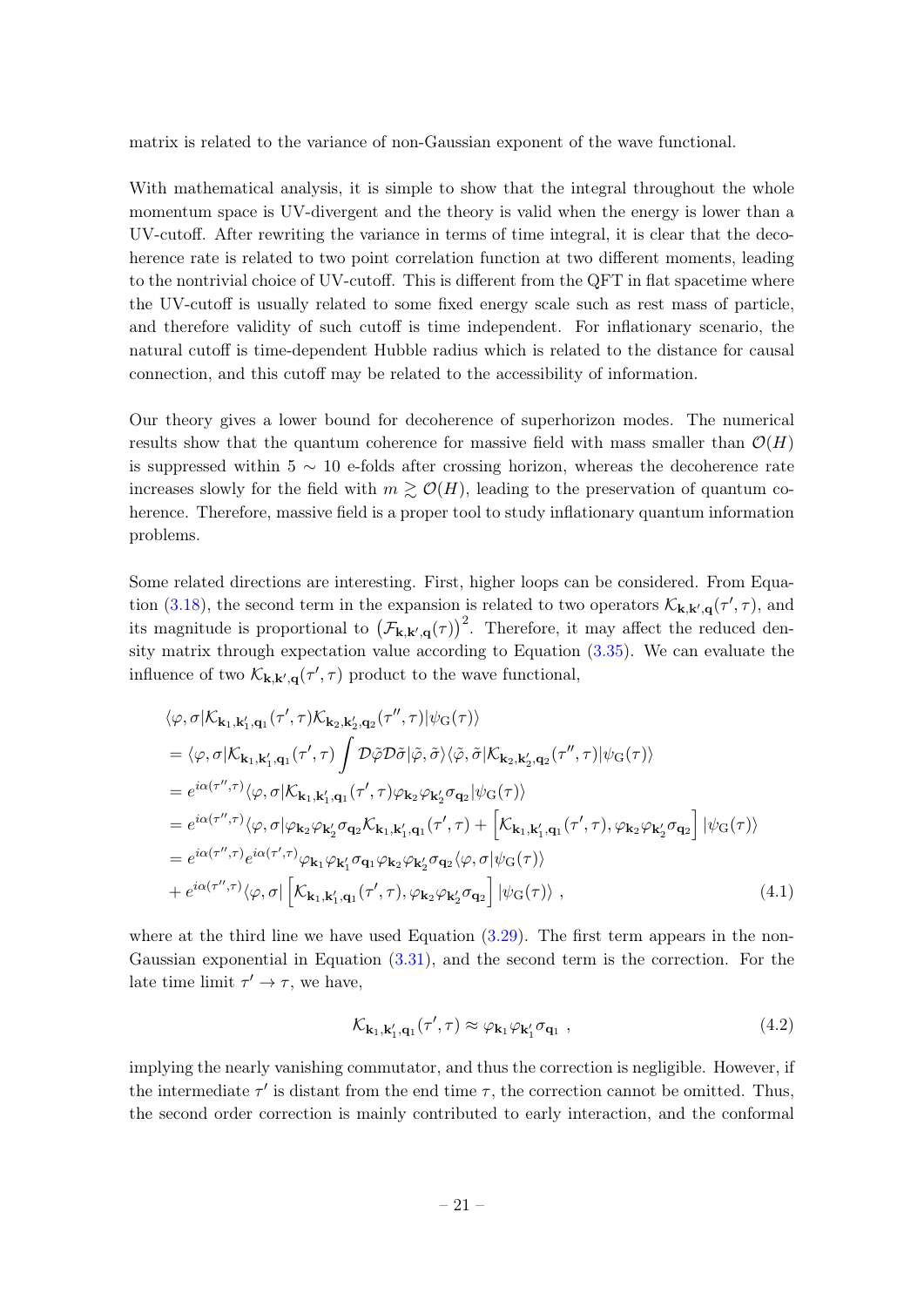time cutoff

$$
-q\tau_0 = 2 \tag{4.3}
$$

suppresses this effect. For getting more precise results or studying higher energy theory, the high order terms have to be considered.

Secondly, we have put a Hubble scale UV cutoff for the loop integration. This is a natural choice considering that the sub-horizon modes of the inflaton are in the vacuum and should not decohere the massive field. Nevertheless, it is interesting to study the one-loop regularization and renormalization (counterterms) more carefully.

Finally, considering our formalism is general for massless and massive fields, one can explore more topics related to cosmic quantum decoherence in a wider range. In some results of quantum decoherence in the flat space  $[60, 61]$  $[60, 61]$  $[60, 61]$ , evidences show that there exists a holographic explanation of quantum decoherence according to AdS/CFT correspondence. Is it applicable to dS/CFT? Can we find a condensed matter analog of quantum decoherence in de Sitter space? We will leave these topics to future research [\[62\]](#page-25-22).

## Acknowledgments

We thank Hongliang Jiang for his initial collaboration on this topic. We thank Rong-Xin Miao, Elliot Nelson, Bo Ning, Dong-Gang Wang, Zhong-Zhi Xianyu and Yehao Zhou for useful discussions. JL is grateful for PhD assistantships from the departments of physics of Caltech, and warm hosting from department of physics of Hong Kong University of Science and Technology during writing his bachelor's thesis. YW is supported by Grant HKUST4/CRF/13G and ECS 26300316 issued by the Research Grants Council (RGC) of Hong Kong.

## <span id="page-22-0"></span>A The effect of boundedness of Hankel functions

From Equation [\(3.69\)](#page-19-1), the decoherence rate depends on  $\text{Re}(\mathcal{Q})$  and a denominator decided by Hankel functions. The Wronskian of mode functions implies that the denominator is time-independent [\[38\]](#page-25-2).

$$
\frac{\partial}{\partial x} \left[ x^3 \middle| H_{\nu}^{(2)}(x) \right]^2 \text{Re} \left( \frac{i}{x^2} \frac{w'(x)}{w(x)} \right) \Big] = 0. \tag{A.1}
$$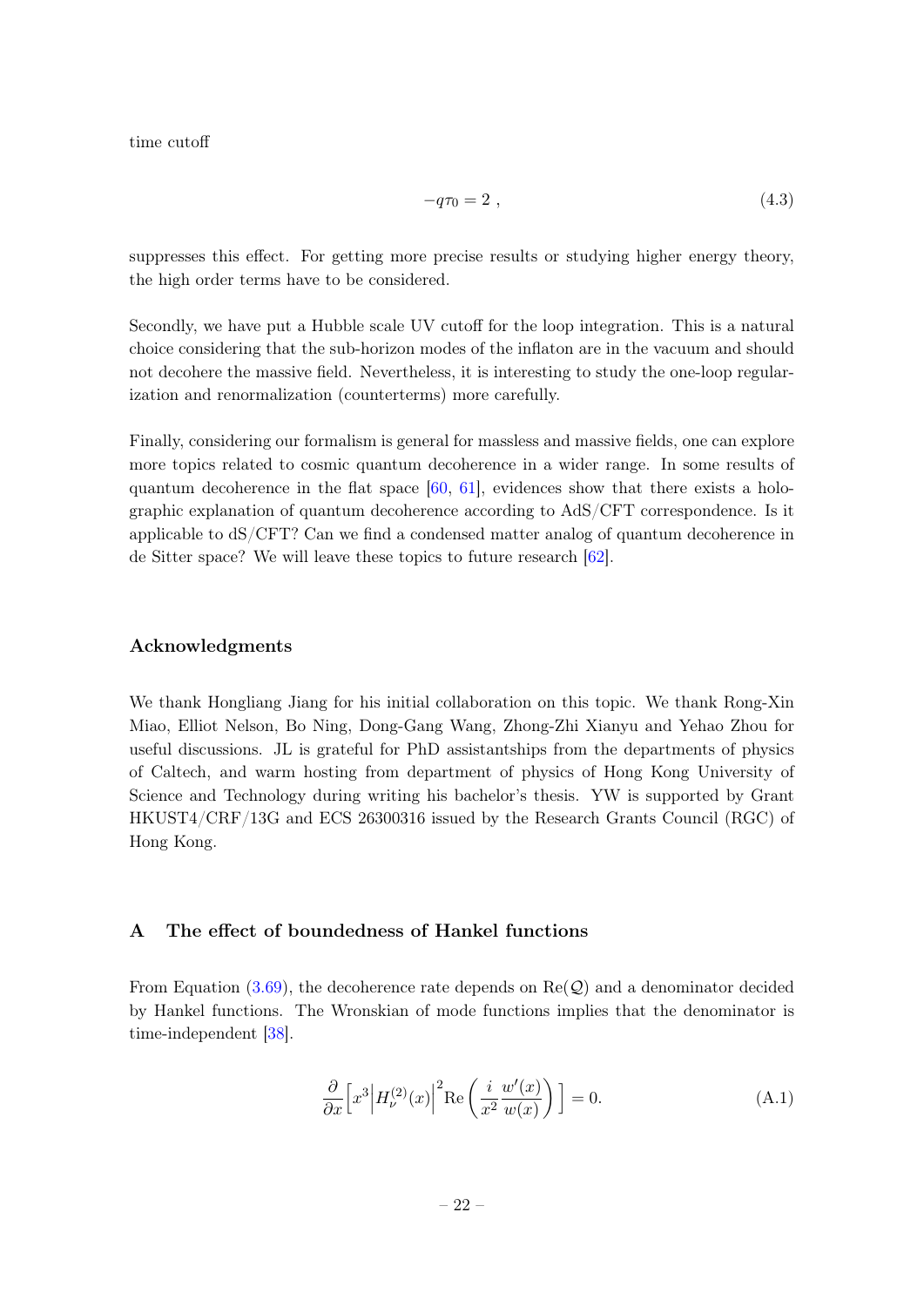The denominator may depend on  $\nu$ , but we only focus on the time dependence which is solely attributed to Re(Q). For the region of  $\frac{\nu^2}{|\nu|}$  $\frac{\nu^2}{|\nu|}$ , the upper bounded of Re(Q) is estimated.

$$
Re(Q) \leq |Q|
$$
\n
$$
\leq \left(\int_{x}^{2} dx' \int_{x'}^{2} dx''\right) (x'x'')^{-\frac{1}{2}} |H_{\nu}^{(2)}(x')H_{\nu^{*}}^{(1)}(x'')| \int_{1}^{\frac{2}{x''}} d\mu_{1} \int_{-1}^{1} d\mu_{2} \frac{\left(1 - \frac{\mu_{1}^{2} + \mu_{2}^{2}}{2}\right)^{2}}{(\mu_{1}^{2} - \mu_{2}^{2})^{2}} \times \sqrt{\left(1 + \frac{(\mu_{1} + \mu_{2})^{2}x'^{2}}{4}\right) \left(1 + \frac{(\mu_{1} - \mu_{2})^{2}x'^{2}}{4}\right) \left(1 + \frac{(\mu_{1} + \mu_{2})^{2}x''^{2}}{4}\right) \left(1 + \frac{(\mu_{1} - \mu_{2})^{2}x''^{2}}{4}\right)}
$$
\n
$$
\leq 25 \left(\int_{x}^{2} dx' \int_{x'}^{2} dx''\right) (x'x'')^{-\frac{1}{2}} |H_{\nu}^{(2)}(x')H_{\nu^{*}}^{(1)}(x'')| \int_{1}^{\frac{2}{x''}} d\mu_{1} \int_{-1}^{1} d\mu_{2} \frac{\left(1 - \frac{\mu_{1}^{2} + \mu_{2}^{2}}{2}\right)^{2}}{(\mu_{1}^{2} - \mu_{2}^{2})^{2}}
$$
\n
$$
= 25 \left(\int_{x}^{2} dx' \int_{x'}^{2} dx''\right) (x'x'')^{-\frac{1}{2}} |H_{\nu}^{(2)}(x')H_{\nu^{*}}^{(1)}(x'')| \times \left\{\frac{-(x''^{4} - 4x''^{2} + 16) \tanh^{-1} \left(\frac{x''}{2}\right) + 2x'' \left[x''(x'' + i\pi - 6) + 2x'' \tanh^{-1} \left(\frac{2}{x''}\right) + 8\right]}{8x''^{2}}\right\}
$$
\n
$$
= 25 \left(\int_{x}^{2} dx' \int_{x'}^{2} dx''\right) (x'x'')^{-\frac{1}{2}} |H_{\nu}^{(2)}(x')H_{\nu^{*}}^{(1)}(x'')| \left(\frac{1}{x''}
$$

In the third inequality, we apply the conditions  $x' \leq x''$ ,  $\mu_2 \leq \mu_1$  and  $\mu_1 x'' \leq 2$ . Also, the integrals of  $\mu_1$  and  $\mu_2$  are expanded in order to estimate the late-time divergence. For imaginary  $\nu$ , the absolute values of Hankel functions are bounded, namely  $|H_{\nu}^{(2)}(x')H_{\nu^*}^{(1)}|$  $\vert v^{(1)}(x'') \vert \leq$  $\frac{B'}{25}$ , which is shown in the last inequality. Therefore, the divergence of  $M(\nu, x)$  is no faster than logarithm at late time, and this can explain why the decoherence rate increases slowly in the region with  $\frac{\nu^2}{|\nu|} < 0$ . On the other hand, the Hankel functions cause polynomial divergence at late time in the region with  $\frac{\nu^2}{|\nu|} > 0$ , leading the rapid change of decoherence rate.

Numerically, the upper bound of the delay for decoherence with imaginary  $\nu$  can be estimated by linear approximation

$$
M(\nu, x) \lesssim k_{\nu} \log(\frac{1}{x}) + b_{\nu} = k_{\nu} N(x) + b_{\nu} , \qquad (A.3)
$$

where  $k_{\nu}$  is the increment per e-fold, and

$$
N \gtrsim \frac{M(\nu, x) - b_{\nu}}{k_{\nu}} \approx \frac{\mathcal{O}(10^7 \sim 10^{13})}{k_{\nu}} . \tag{A.4}
$$

# References

<span id="page-23-0"></span>[1] A. H. Guth, Phys. Rev. D 23, 347 (1981).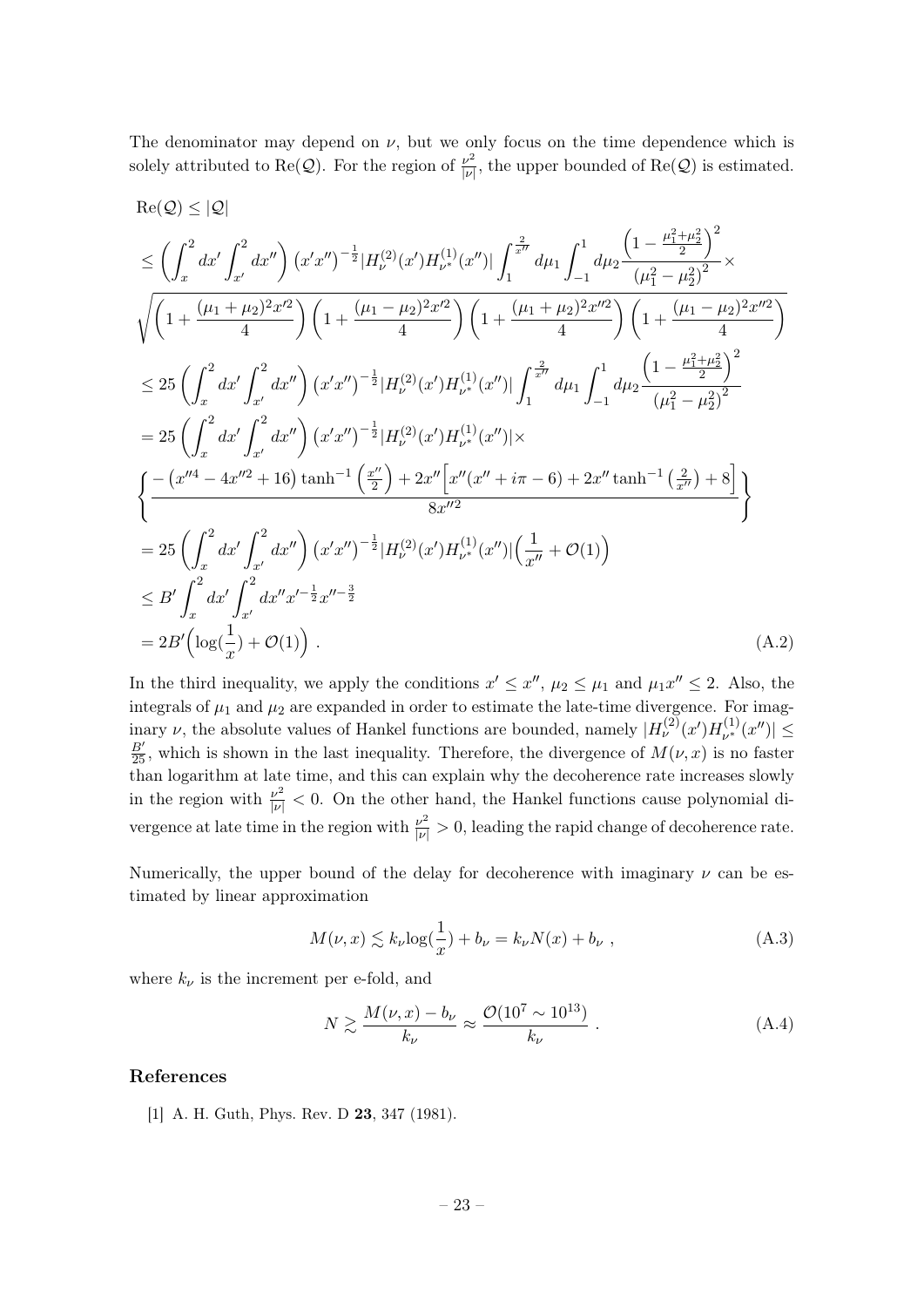- [2] A. D. Linde, Phys. Lett. B 108, 389 (1982).
- [3] A. A. Starobinsky, Phys. Lett. B 117, 175 (1982).
- [4] A. Albrecht and P. J. Steinhardt, Phys. Rev. Lett. **48**, 1220 (1982).
- [5] S. W. Hawking, Phys. Lett. B 115, 295 (1982).
- [6] A. H. Guth and S. Y. Pi, Phys. Rev. Lett. 49, 1110 (1982).
- <span id="page-24-0"></span>[7] A. H. Guth and S. Y. Pi, Phys. Rev. D **32**, 1899 (1985).
- <span id="page-24-1"></span>[8] R. Adam et al. [Planck Collaboration], arXiv:1502.01582 [astro-ph.CO].
- [9] N. Aghanim et al. [Planck Collaboration], arXiv:1507.02704 [astro-ph.CO].
- <span id="page-24-2"></span>[10] C. L. Bennett *et al.* [WMAP Collaboration], Astrophys. J. Suppl. **208**, 20 (2013).
- <span id="page-24-3"></span>[11] X. Chen and Y. Wang, Phys. Rev. D **81**, 063511 (2010).
- [12] X. Chen and Y. Wang, JCAP 1004, 027 (2010).
- [13] X. Chen, Adv. Astron. **2010**, 638979 (2010).
- [14] D. Baumann and D. Green, Phys. Rev. D 85, 103520 (2012).
- [15] V. Assassi, D. Baumann and D. Green, JCAP 1211, 047 (2012).
- [16] X. Chen and Y. Wang, JCAP 1209, 021 (2012)
- [17] T. Noumi, M. Yamaguchi and D. Yokoyama, JHEP 1306, 051 (2013)
- [18] J. O. Gong, S. Pi and M. Sasaki, JCAP 1311, 043 (2013).
- <span id="page-24-4"></span>[19] Y. Wang, Commun. Theor. Phys. **62**, 109 (2014).
- <span id="page-24-5"></span>[20] R. Flauger, M. Mirbabayi, L. Senatore and E. Silverstein, arXiv:1606.00513 [hep-th].
- <span id="page-24-6"></span>[21] N. Arkani-Hamed and J. Maldacena, arXiv:1503.08043 [hep-th].
- [22] X. Chen, Y. Wang and Z. Z. Xianyu, JHEP 1608, 051 (2016).
- <span id="page-24-7"></span>[23] H. Lee, D. Baumann and G. L. Pimentel, arXiv:1607.03735 [hep-th].
- <span id="page-24-8"></span>[24] X. Chen, M. H. Namjoo and Y. Wang, JCAP 1602, no. 02, 013 (2016).
- [25] X. Chen, M. H. Namjoo and Y. Wang, arXiv:1601.06228 [hep-th].
- <span id="page-24-9"></span>[26] X. Chen, M. H. Namjoo and Y. Wang, Sci. China Phys. Mech. Astron. 59, 101021 (2016).
- <span id="page-24-10"></span>[27] E. A. Lim, Phys. Rev. D 91, no. 8, 083522 (2015).
- [28] J. Maldacena, Fortsch. Phys. **64**, 10 (2016).
- [29] S. Choudhury, S. Panda and R. Singh, arXiv:1607.00237 [hep-th].
- [30] T. Markkanen and A. Rajantie, arXiv:1607.00334 [gr-qc].
- <span id="page-24-11"></span>[31] S. Kanno, J. P. Shock and J. Soda, arXiv:1608.02853 [hep-th].
- <span id="page-24-12"></span>[32] A. Albrecht, P. Ferreira, M. Joyce and T. Prokopec, Phys. Rev. D 50, 4807 (1994).
- <span id="page-24-15"></span>[33] J. Lesgourgues, D. Polarski and A. A. Starobinsky, Nucl. Phys. B 497, 479 (1997).
- <span id="page-24-13"></span>[34] C. Kiefer, D. Polarski and A. A. Starobinsky, Int. J. Mod. Phys. D 7, 455 (1998).
- <span id="page-24-14"></span>[35] C. Kiefer, I. Lohmar, D. Polarski and A. A. Starobinsky, Class. Quant. Grav. 24, 1699 (2007).
- <span id="page-24-16"></span>[36] C. Kiefer and D. Polarski, Adv. Sci. Lett. 2, 164 (2009).